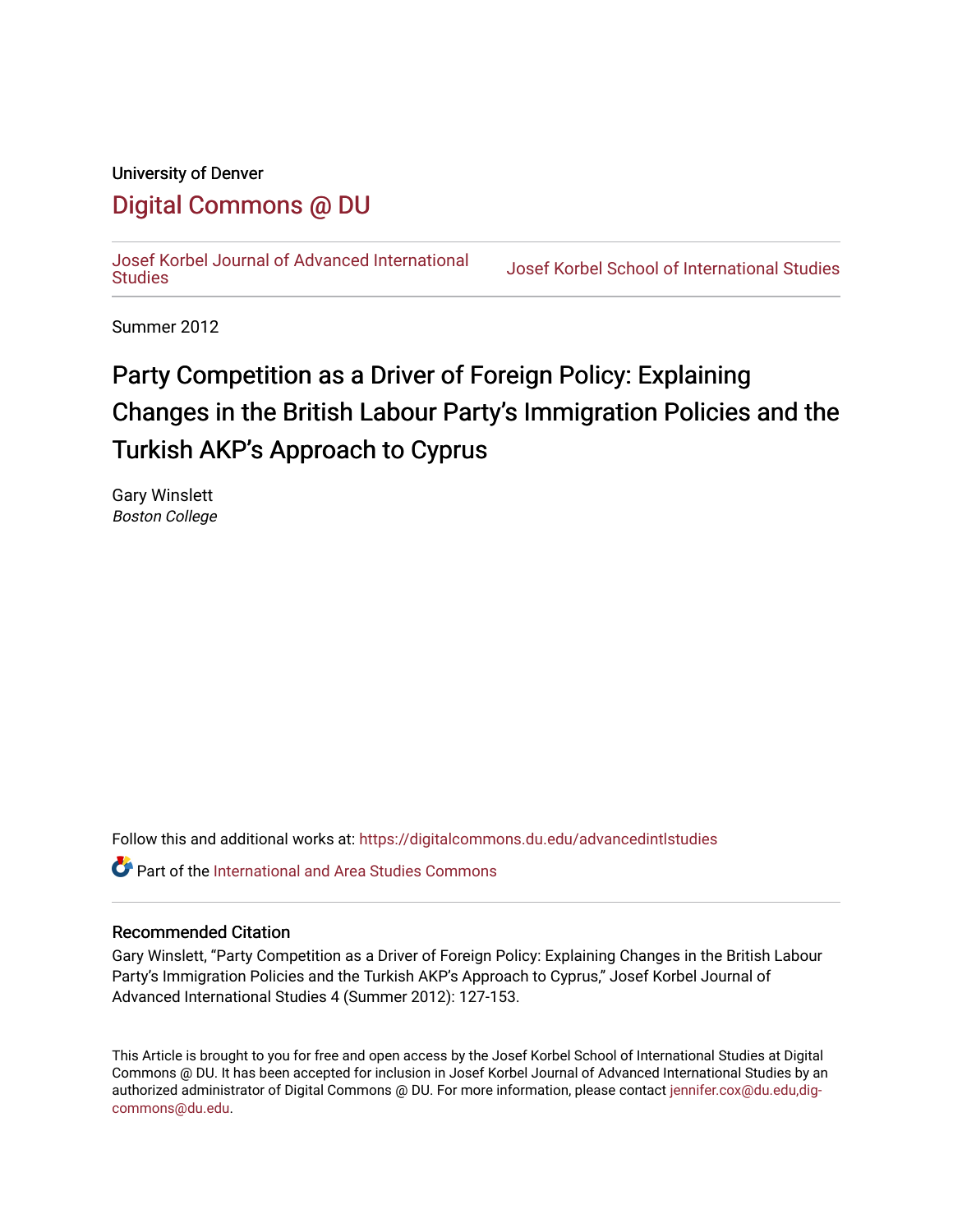Party Competition as a Driver of Foreign Policy: Explaining Changes in the British Labour Party's Immigration Policies and the Turkish AKP's Approach to Cyprus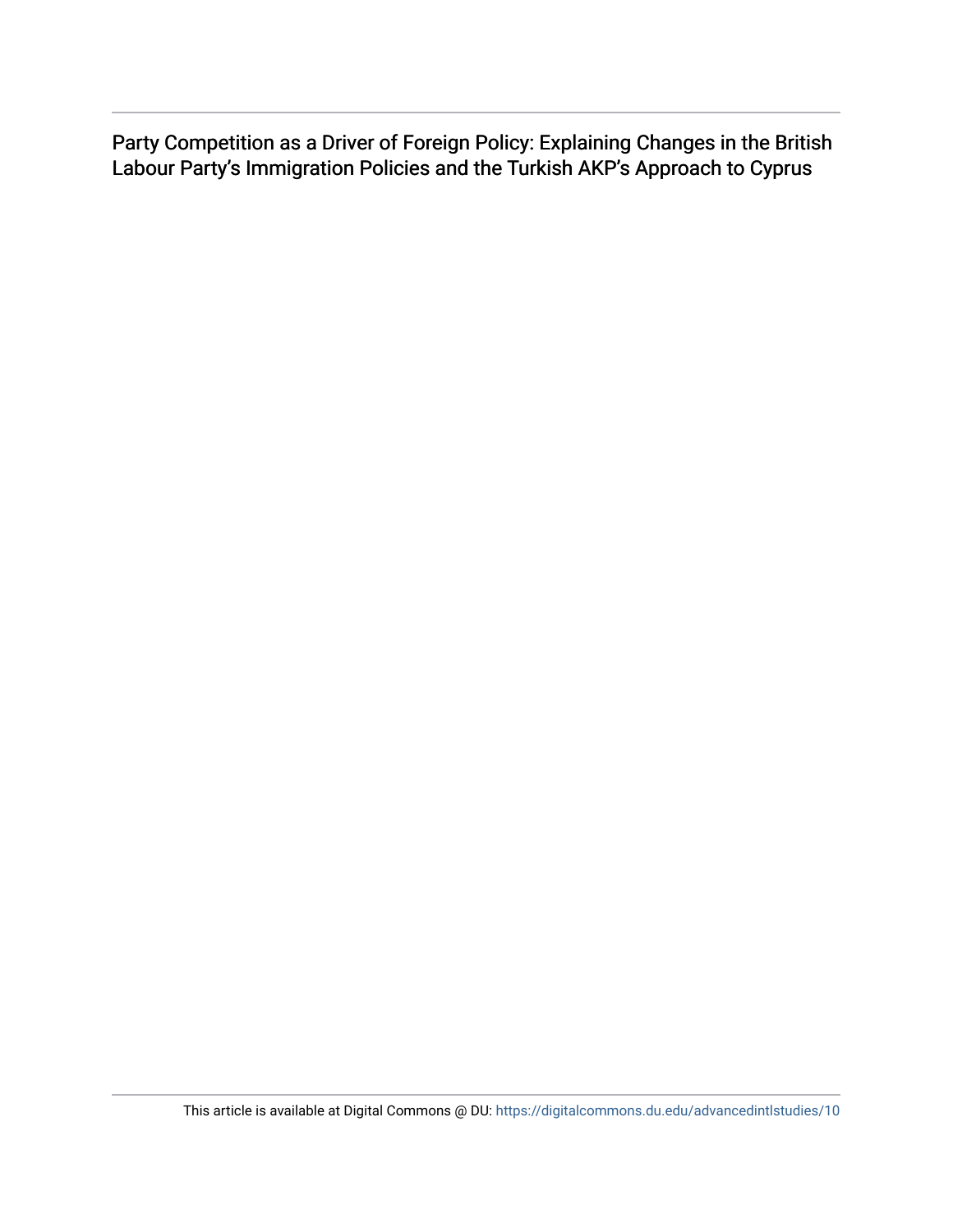## **Party Competition as a Driver of Foreign Policy**

### **EXPLAINING CHANGES IN THE BRITISH LABOUR PARTY'S IMMIGRATION POLICES AND THE TURKISH AKP'S APPROACH TO CYPRUS**

GARY WINSLETT Boston College Ph.D. Candidate, Political Science

This paper explores how party competition influences states' foreign policy choices. I argue that party competition has stronger explanatory power than it is often given credit for. To examine this dynamic, I discuss some alternative explanations of policy choices, then examine two cases studies and finally discuss implications that can be drawn from those case studies. The two case studies that will be analyzed are the British Labour government's decision in 1999 to pass stricter immigration controls and the Turkish AKP government's decision in 2006 to adopt a more hardline approach with regards to Cyprus. These two case studies have been chosen because many of the other variables that are often advanced as explaining policy choices would have predicted a different choice than was actually made. If party competition can override these concerns, then its explanatory power can be asserted with greater confidence.<sup>1</sup>

*It is fruitless to debate whether domestic politics really determine international relations, or the reverse. The answer to that question is clearly 'both, sometimes'. The more interesting questions are 'When?' and 'How?'*

Robert Putnam (1988, 427).

**S**ome scholars view states as unitary, rational actors and operate under the

assumption that the state-as-actor functions like a black box on the international stage in that one need not examine internal motivations to explain a state's behavior (Hilsman, Gaughran, and Weitsman 1992, 52). Milner and Rosendorff (1997, 67) point out, however,

The most systematic investigation of international and domestic theories of conflict, Bueno de Mesquita and Lalman's War and Reason (1992), provides a powerful argument that domestic politics affects international conflict. However, domestic politics is a black box for them: 'In the domestic [game], demands are presumed to be endogenous to some domestic political process, not spelled out here (36)' (Milner and Rosendorff 1997, 67).

 $\frac{1}{1}$ <sup>1</sup> The author can be contacted at gary.winslett@gmail.com.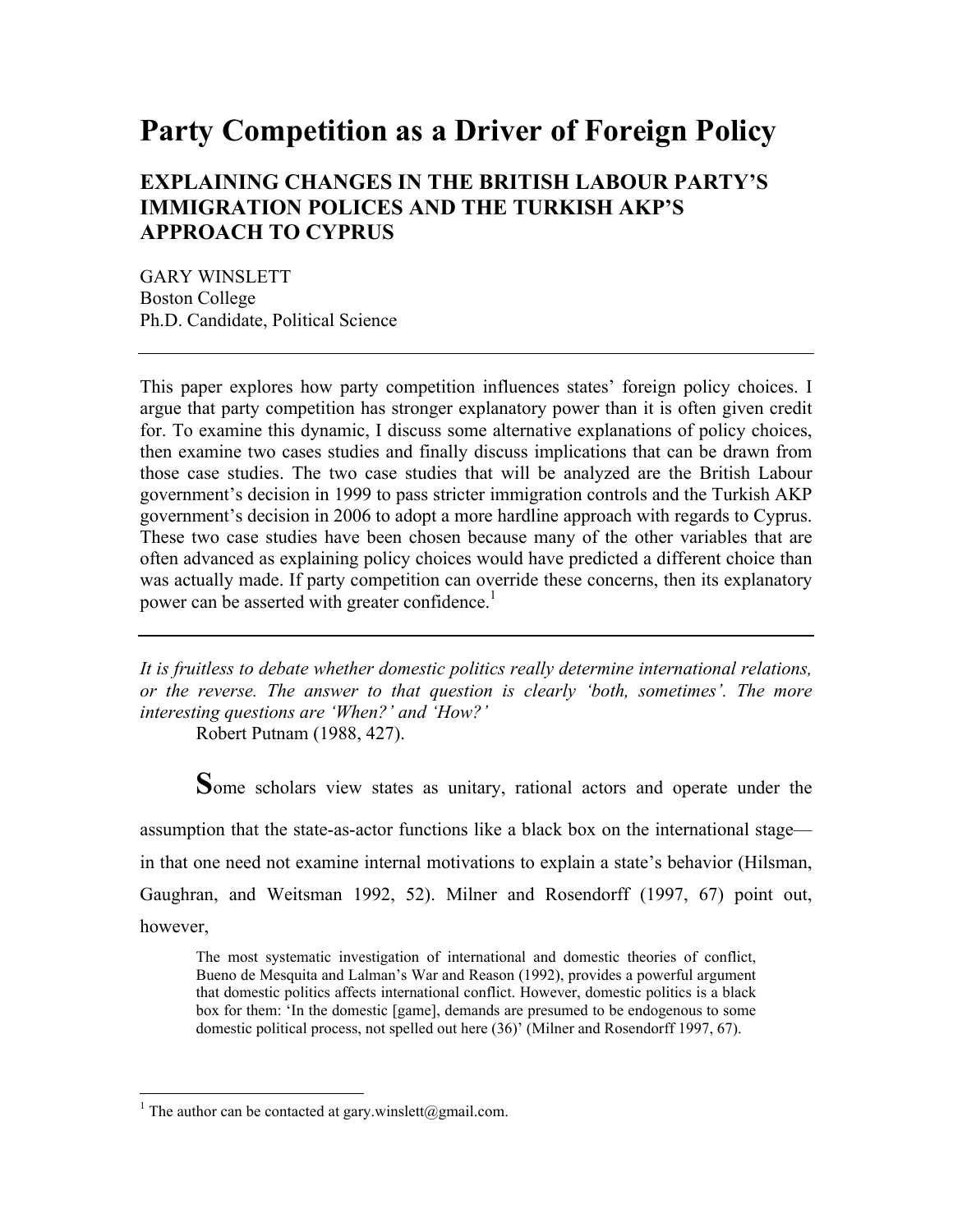#### *The Josef Korbel Journal of Advanced International Studies - Summer 2012, Volume 4*

This article's central purpose is to spell out that domestic political process. Like many others, this article addresses state policy choices using the "second image" of International Relations theory, in which the internal politics of that state do matter. Peter Gourevitch sums up much of the existing literature concisely, stating that

The debate has centered around which aspect matters most: the presence and character of bureaucracy (Kissinger, Allison, Halperin); the pressure of the masses on policy making or the lack of such pressure (Kissinger, Wilson, Lenin); the strength and autonomy of the state (Gilpin, Krasner, Katzenstein); the drives of the advanced capitalist economy (Lenin, Magdoff, Baran, and Sweezy); the perceptual set of leaders (Jervis, Steinbrunner, Brecher); national style (Hoffmann); the logic of industrial development (Kurth); the character of domestic coalitions (Gourevitch, Katzenstein); the relative weight of transnational actors in a given polity (Nye and Keohane); the level of modernization (Morse). (Gourevitch 1978, 901)

My argument is not necessarily that these scholars are wrong, only that there is an additional factor beyond their arguments. I seek to demonstrate that party competition is also a significant driver of states' foreign policy choices. Specifically, I argue that party competition influences foreign policy by jeopardizing the domestic power position of the ruling party and incentivizing that ruling party to adopt more hardline foreign policies.

Party competition does this by aligning the two-levels of foreign policy as explicated by Robert Putnam (1988). He argues that foreign policy is the product of a two-level game in which the political leadership is simultaneously seeking power domestically by coalescing interests while internationally seeking "to maximize their own ability to satisfy domestic pressures, while minimizing the adverse consequences of foreign developments." (Putnam 1988, 434) This article builds on Putnam's work by suggesting the centrality of the competition between the ruling party and its opposition at the domestic level of the game.

Party competition has a large impact on foreign policy, because for ruling parties in democratic governments the opposition party is the major threat to their grip on power. In a democracy, the ruling party is highly unlikely to be thrown out of power via a coup or violent uprising. If they are removed from power, it will almost certainly be because they have been ejected at the polls in favor of another party. While maintaining the power position of the state might, in theory, be the main objective of foreign policy, in reality maintaining the power of the party in government will be at least as important in the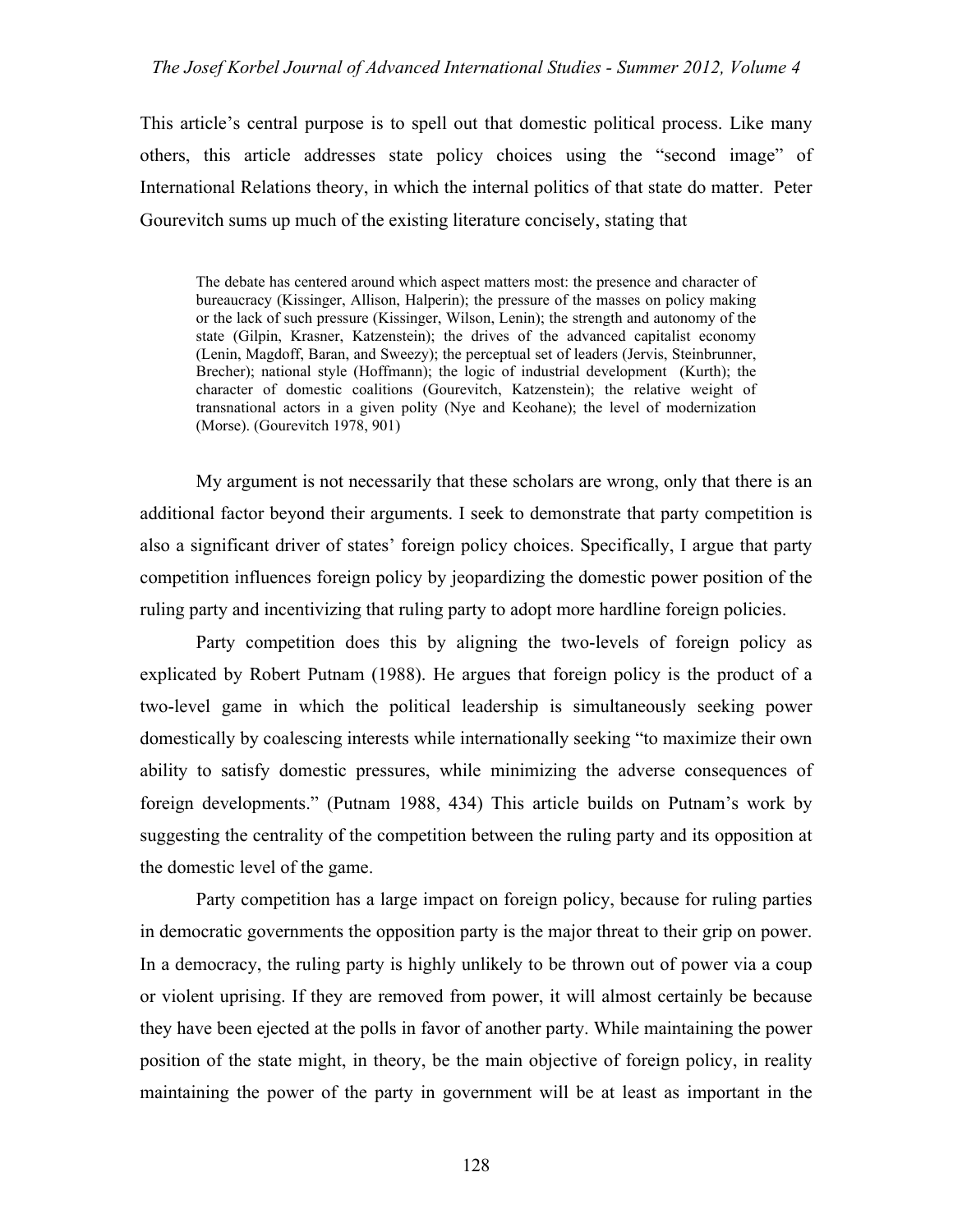strategic calculus of political leaders. If a foreign policy issue threatens the ruling party with electoral defeat, the ruling party's entire agenda becomes jeopardized. Given that the domestic agenda is often a higher priority for a ruling party than the foreign policy agenda, we should not be surprised to see ruling parties behave strategically by adopting whatever foreign policy is most popular in order to protect their domestic agenda, which they value more. Furthermore, foreign policy shifts driven by competitive motivations are likely to be in more "hardline" directions because, as James Fearon shows, parties in power in democracies face significant audience costs if they are seen to back down in the face of foreign threats (1994).

We should also expect party competition to have its greatest effect on foreign policy issues that have a high degree of salience. After all, if the issue is of such low salience that it has little if any electoral repercussions, then the governing party is free to take whatever position it chooses without fear of undermining its domestic position. That is why Kurt Gaubatz's (1998, 117-142) modeling of party decision-making on foreign policy issues focuses on matters of war and peace; these issues will have a great deal of salience and thus increase the stakes for the governing party if it chooses to enact an unpopular policy. This article expands on Gaubatz's model by demonstrating that the same dynamic can occur regarding issues not related to war.

Ostrom and Job (1986, 555) focus on decisions regarding the use of force by US Presidents for much the same reason; they conclude that domestic considerations are more important than international considerations in explaining these decisions. This article agrees with that conclusion, but differs from Ostrom and Job's argument in that it focuses on party competition, which is not one of the domestic independent variables they analyze. The focus on party competition also differentiates this article from another major work on the topic of domestic influences on foreign policy. Milner and Rosendorff (1997, 70) examine the impact of division in government (in their analysis the division is between the executive, the legislature, and domestic interest groups). I will attempt to show that the electoral threat posed by the opposition party can also greatly influence foreign policy.

Finally, Alastair Smith (1998) models the interaction between foreign policy pronouncements and domestic constituencies, and finds that governing parties do have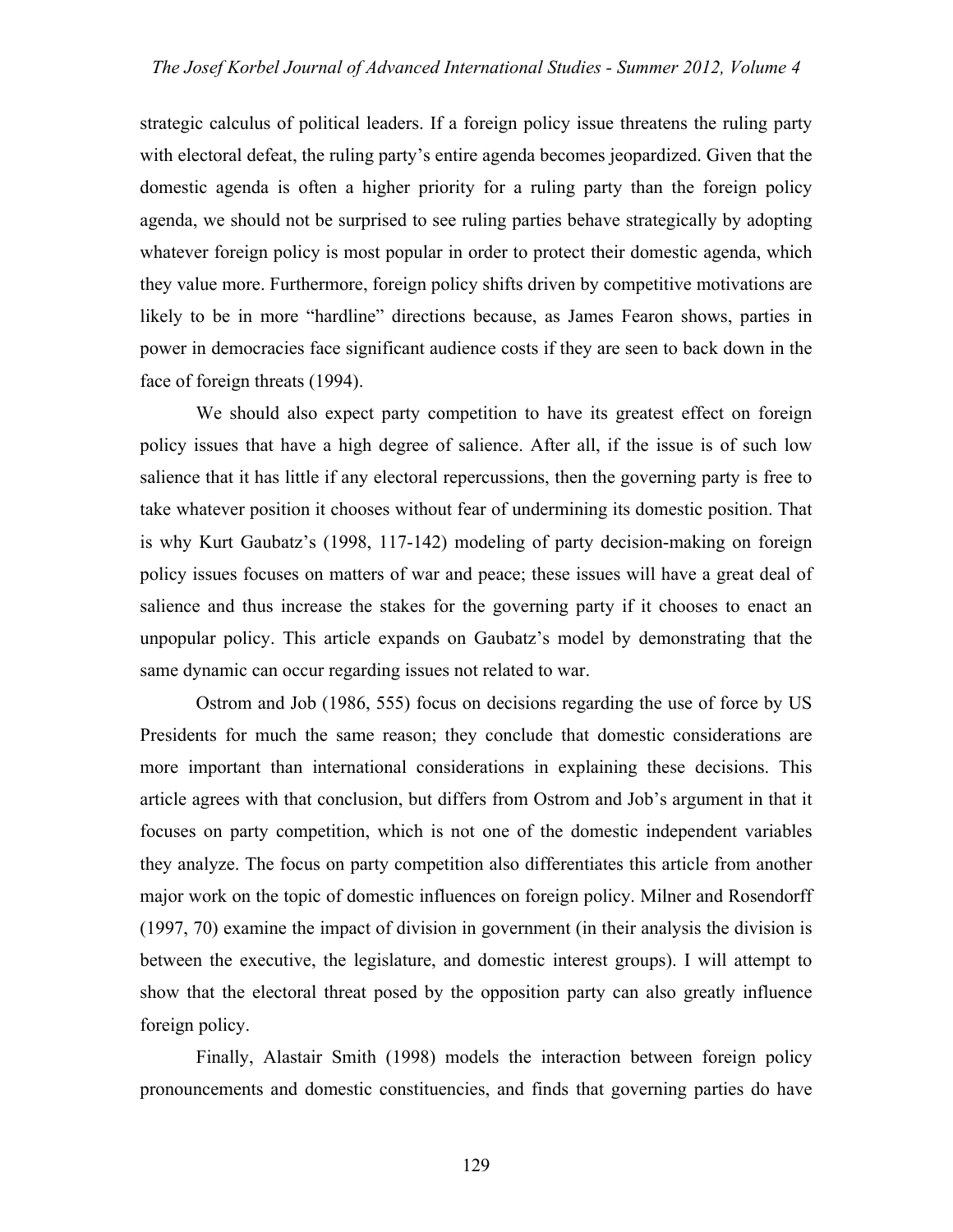one eye (at least) on future elections when they make important foreign policy decisions (his article also looks at issues related to force) and that this leads "political leaders to choose hawkish foreign policies" (246). Smith goes on to note that if international events affect regime survival and change regime behavior based as a result, making statistical inference becomes difficult due to selection effects that make the selection nonrandom (247). While Smith uses formal modeling to support his argument, this article will make a similar argument using a very different research methodology: case studies. This will allow us to dodge some the statistical inference difficulties discussed by Smith and to focus on process tracing the changes in foreign policies pursued by political leaders.

To examine this dynamic, I analyze two cases: the British Labour government's decision in 1999 to pass stricter immigration controls (Immigration and Asylum Act 1999) and the Turkish AKP government's decision in 2006 to keep its ports closed to ships from Cyprus (*Financial Times* 2006). There are several reasons why I chose these cases. First, they are hard cases. Many of the other variables that are often advanced as explaining policy choices would have predicted a different choice than was actually made. If party competition can override these concerns, then its explanatory power can be asserted with greater confidence.

Second, these two cases present something close to a "most different systems design." If the two cases are significantly different with respect to the independent variables except one, and are in alignment with respect to the dependent variable, then the power of the independent variable as an explanation can be advanced with greater confidence. These two cases are quite different and thus provide an opportunity to assess the generalizability of the main argument. One case is set in the late 1990's, the other in the 2000's. One is the UK, the other in Turkey. One involves immigration, the other involves bilateral state-to-state relations. If the main argument works, but only in very rare and specific circumstances, then we cannot be confident in its generalizability to other cases. If however, the main argument's power to explain phenomena holds across time and space and in contexts as widely different as these two cases, then we can be more confident in its robustness.

It is also important to test this argument against rival explanations. From an international perspective, the incentives faced by a state with respect to policy choices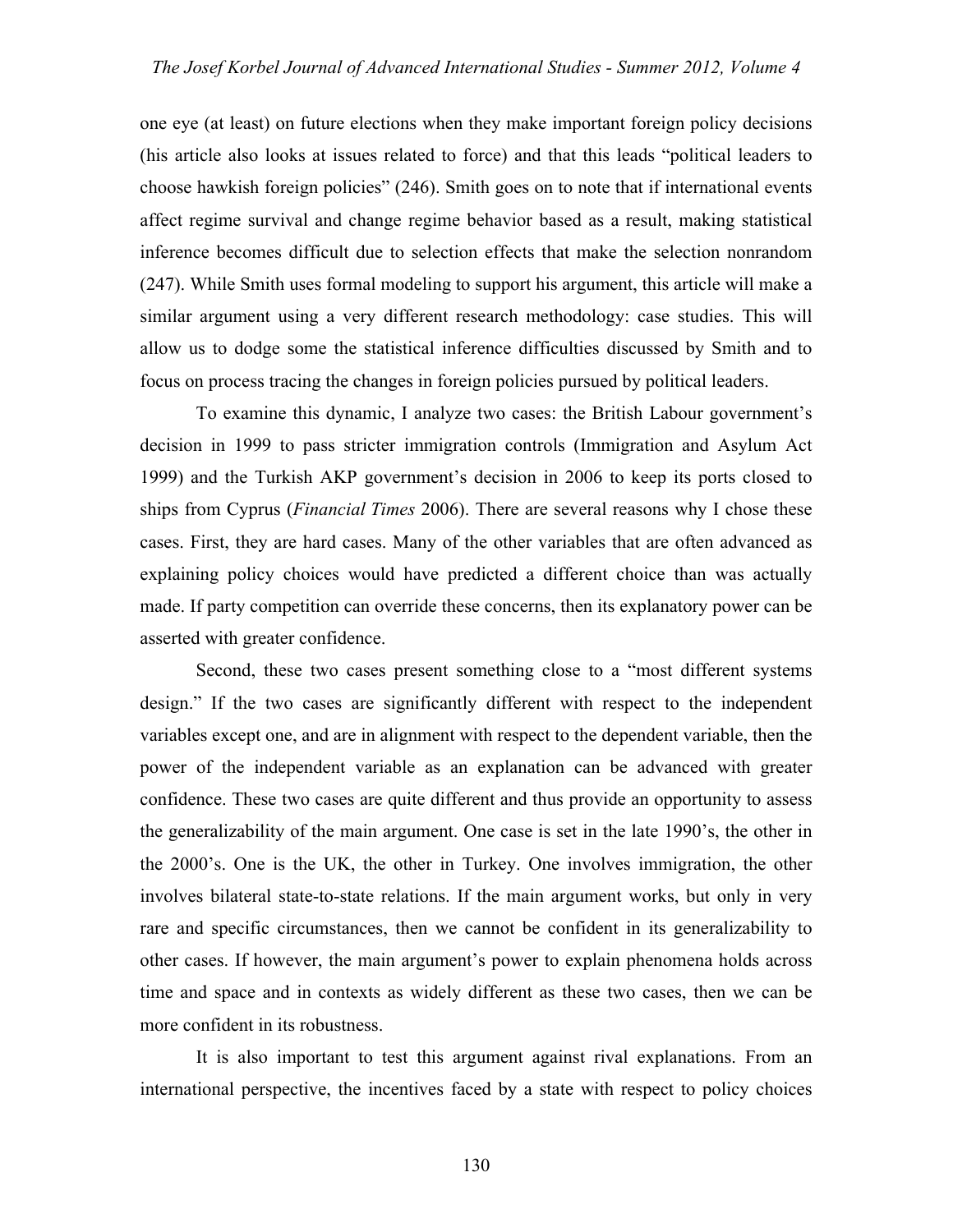can be grouped into two broad categories: economic benefits and security interests. It is assumed that if a particular policy can make a state more prosperous and more powerful, and its citizens wealthier and safer, then the state will enact that policy. Domestically, a government may also adopt a policy if it is a cherished policy goal by the party in power—whatever the international implications. However, in many cases, the governing party is enacting a policy not for these reasons, but instead to improve its standing in domestic electoral politics.

If those two international incentives (economics and security) and that domestic factor (the policy being a deeply held policy goal) predict a different result than what actually occurred while the explanatory variable advanced in this paper correctly predicts the dependent variable, then its power can be more confidently asserted. In other words, if the domestic electoral incentives can overcome the strength of these other factors when they conflict, we can be additionally confident that domestic electoral incentives are indeed powerful motivators. Also, analyzing cases in which rival explanatory factors predict a different result for the dependent variable than the explanation advanced means that we are not analyzing cases that have been over-determined. In order to advance this argument, I first discuss the rival explanations for the UK Labour government's policy shift on immigration before discussing how domestic electoral incentives influenced that decision. Second, I analyze the Turkish AKP government's shift by looking first to rival explanations and then to domestic incentives.

#### **The Labour Party and Immigration Restrictions**

On May 1, 1997, the Labour Party won control of the government with 419 seats compared the Tories' 165 and the Liberal Democrats' 46 (*BBC News* 1997). In November 1999, the British Parliament passed the Asylum and Immigration Act, which replaced welfare benefits for asylum seekers with £35 per week in vouchers, ended asylum seekers' choices with respect to lodging, introduced a dispersal program under which asylum seekers who refused to be dispersed were denied vouchers, quadrupled detention capacity, and further restricted marriage for immigration purposes (Immigration and Asylum Act 1999). Why was this legislation enacted?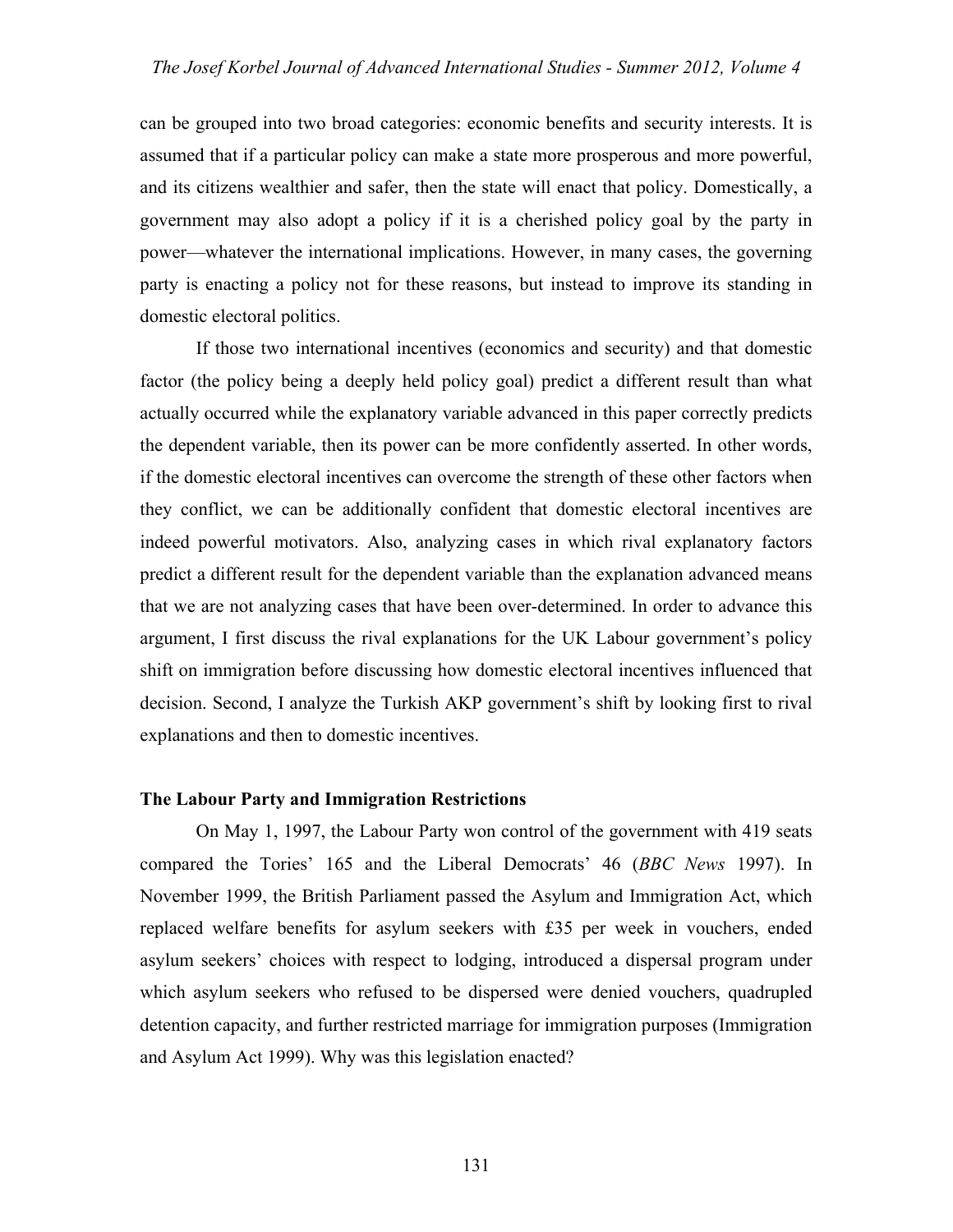#### *The Alternative Explanations*

If the Labour government's policy on this issue had been guided by economic incentives, security, or their own core beliefs, they would not have enacted new restrictions. From an economic perspective, the immigrants created more benefits than costs. A 2008 report commission by the House of Lords (2008, 22) stated that immigration contributed approximately £6 billion per year to British GDP. To be fair, the report went on to review several other studies done on this question and stated:

the overall conclusion from existing evidence is that immigration has very small impacts on GDP per capita, whether these impacts are positive or negative. This conclusion is in line with findings of studies of the economic impacts of immigration in other countries including the US. (House of Lords 2008, 26)

The asylum seekers were mostly young, able-bodied men (*Daily Mail* 1999), who could work and thus fill state coffers through income and consumption taxes, but who would make few demands on the state. And it was not as if Britain was experiencing a recession at the time and thus had reason to fear the loss of British jobs to immigrants. During this period, Britain had very low unemployment. At the time of the legislation's enactment in 1999, unemployment in the UK stood at 5.7 percent (Eurostat) and was falling; that was the lowest unemployment Britain had seen in over two decades. These immigrants and asylum seekers were not draining the economy, nor were they stealing jobs from locals. Furthermore, if the Immigration and Asylum Act had been enacted for economic reasons, the dispersal policy would have been to send the asylum seekers to where there was a need for their labor. Instead, the exact opposite approach was taken, because:

The system meant relocating asylum seekers to parts of the country with a surplus of unused housing stock. Invariably this meant asylum seekers were sent to areas suffering the effects of economic decline, and therefore urban poverty, isolation and high levels of crime and violence." (*The Guardian* 2009).

Second, with respect to security, the asylum seekers were not creating problems. These immigrants were disproportionately young males (the group most likely to commit crime) and were dispersed to high crime areas (thereby further increasing the likelihood that they would commit crime), but they did not commit violent crimes at a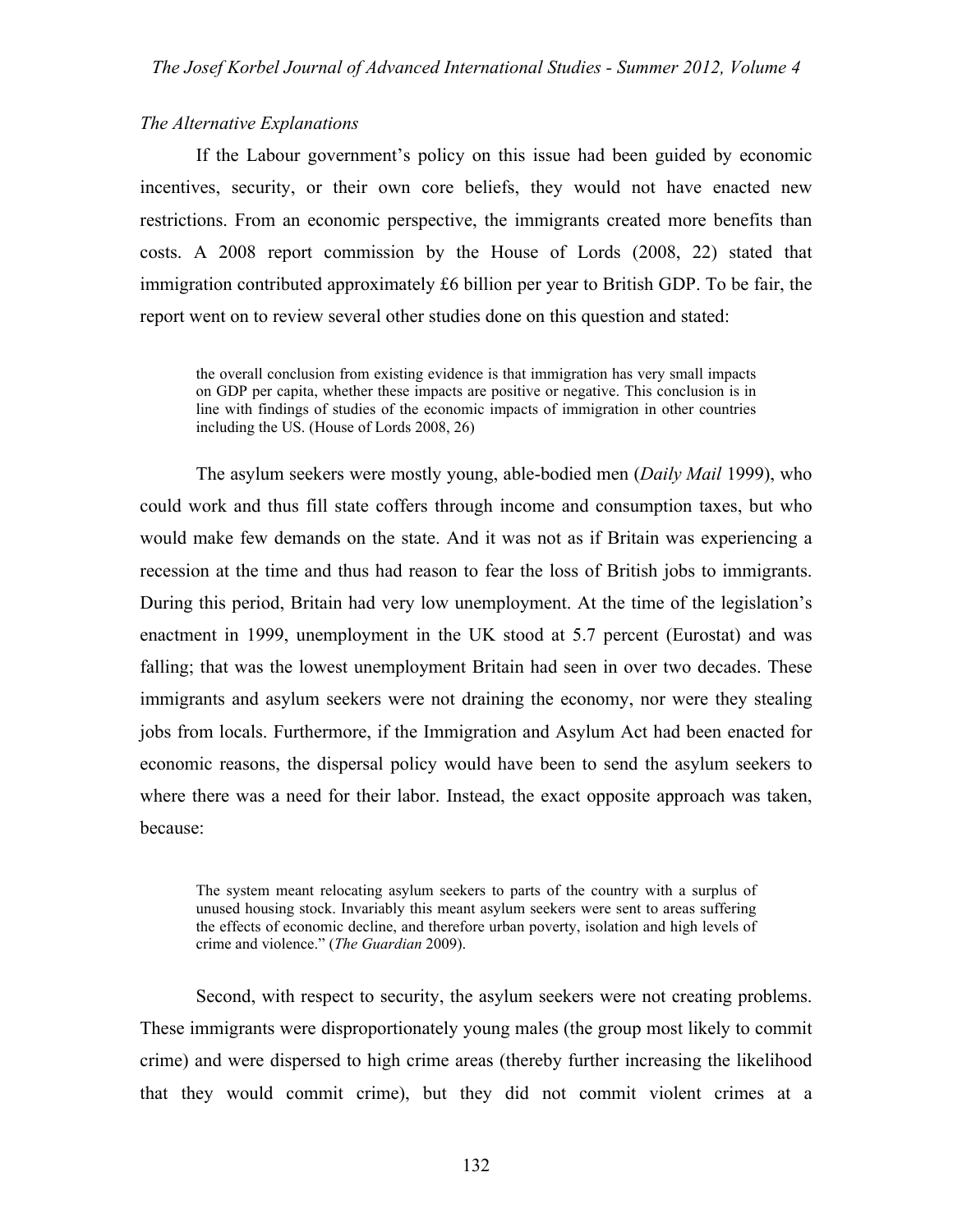disproportionate rate and only committed property crime at roughly the same rate as other poor Britons. Even then the positive coefficient between immigrants and property crime was not statistically significant (Bell, Machin, and Fasani 2010, 12). Furthermore, this was before 9/11 and before the 7/7 bombings. As Petter Nesser's (2008) catalogue of jihadist attacks in Western Europe shows, there had still not been a single jihadist terror attack committed in Britain in 1999. Parliament therefore had little concern that these asylum seekers were potential terrorists.

So if the impetus behind the legislation was not economic or security related, what if it was simply a matter of the Labour Party sincerely believing in the need for stricter immigration controls? If we are not to take an extremely cynical view of policymaking, then we have to at least consider this as a possibility. But this, too, was not a major driver of the policy choice made. Immigration was not a particularly high priority during the campaign. It was not among the Labour Party's 5 key pledges in its manifesto (Labour Party 1997) while the Conservative Party dedicated a mere 31 words to immigration in its over 19,000-word manifesto (*The Times of London*, 1997). Even when Labour Party ministers did talk about immigration, they criticized the Conservative Party's Asylum Acts of 1993 and 1996 and promised to end the primary purpose rule (more on this below). So if it was not economics, security concerns, or a deep-seated belief, why did the Labour government implement new restrictions?

#### *The Party Competition Explanation- Heading Off A New Vulnerability*

The Conservative Party, which took power in 1979, had steadily tightened immigration restrictions while in power. They enacted the primary purpose rule, which gave officials the ability to deny an immigrant spouse entry into the UK if the official believed that the primary purpose for the marriage was to gain entry to Britain (*The Times* 1993). They passed the Nationality Act, which restricted citizenship for immigrants by stating that even if a person was born in Britain, one of their parents had to be a citizen or permanent resident for them to be considered a British citizen (British Nationality Act of 1981). They placed further restrictions on asylum seekers with the 1993 Asylum and Immigration Appeals Act and the 1996 Asylum and Immigration Act. These acts succeeded at restraining immigration growth (*The Times* 1997a).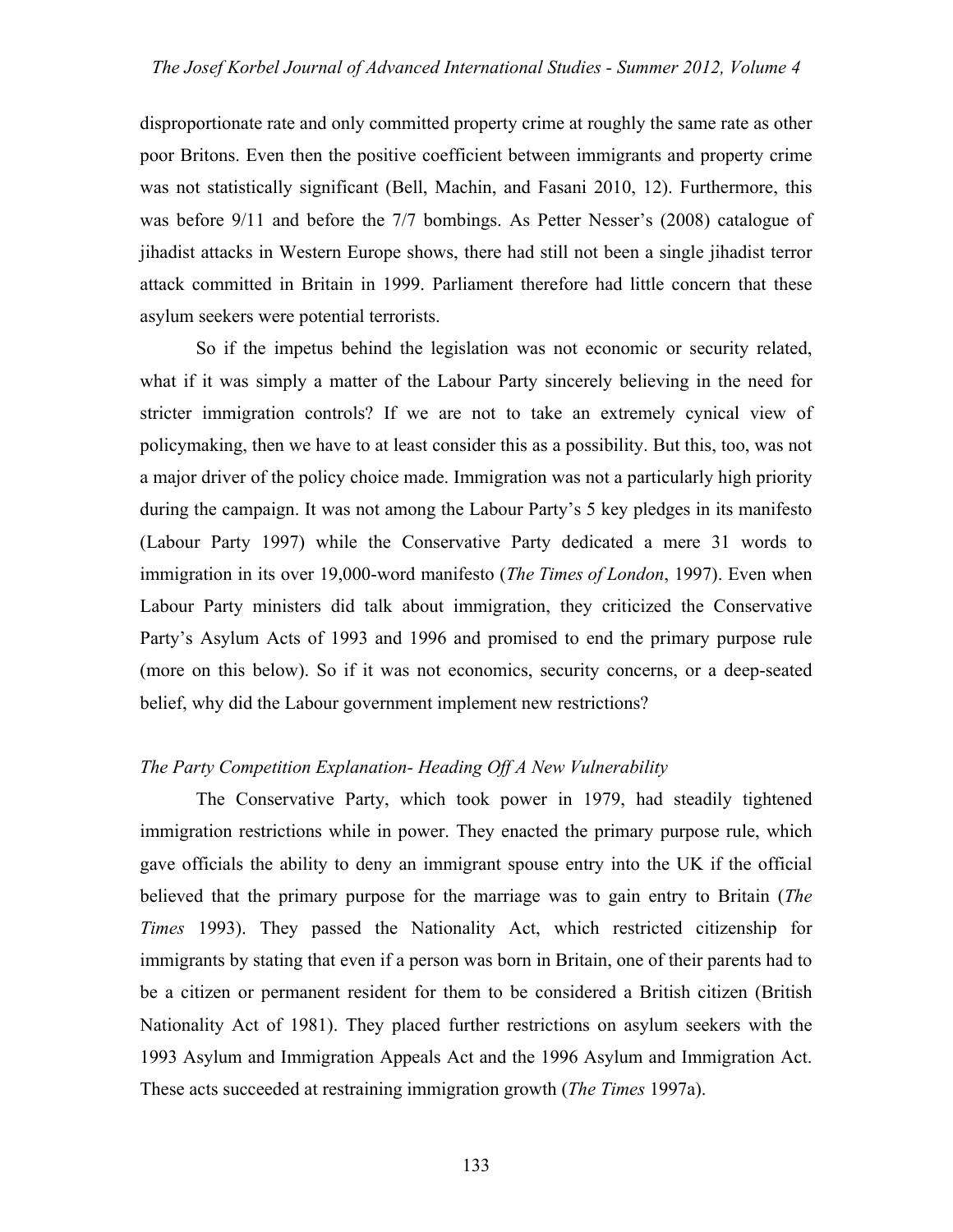#### *The Conservatives Find Their Weapon*

Then, the Labour Party won control of government on May  $1<sup>st</sup>$  1997. Shortly after that, the Labour government announced that it would scrap the primary purpose rule (*The Guardian* 1997). After this rule was abolished, Conservatives began attacking Labour's position as soft on bogus asylum seekers. They cited statistics showing that in 1995, almost 11,000 immigrants were denied entry to Britain based on the primary purpose rule and that repealing it could lead to a major influx of new migrants (*The Times* 1997b). Major newspapers began to circulate headlines such as, "Green Light for the Immigration Cheats." (*Daily Mail* 1997) This was the Labour government's first electoral setback with respect to immigration.

This legal change, Labour's stance on immigration more generally, and the traditional weakness of Labour on the issue of immigration in the eyes of the electorate (Somerville 2007, 127) combined to make immigration policy a favorite weapon of the Conservatives. It was a more natural attack issue for Tories in opposition than it had been for Labour in opposition. The previous Tory Prime Minister, John Major, had impeccable anti-racism credentials, so Labour ministers found it difficult to attack Tories as being too harsh on immigrants (*The Times* 1997a), but the fact that most Asian minorities (70%) voted for Labour (Ipsos MORI poll Jan. 31 to Feb. 9, 1997) meant that it would be awkward for them to criticize the Tories as being too soft on immigrants. These considerations no longer held once the Conservatives were the party in opposition.

#### *Increasing Numbers of Asylum Seekers=Increasing Salience of Asylum Policy*

At roughly the same time, immigration numbers began to soar. The number of asylum seekers in August 1997 was 60 percent higher than the number in August 1996 (*Bath Chronicle* 1998). This was not a one-month anomaly. Asylum applications for October 1997 were over 67 percent higher than the same month the previous year (*Daily Mail* 1998a). In 1996, 29,640 immigrants applied for asylum; in 1999, that figure was 89,700 (*The Gazette* 2000). And not only were more people applying for asylum, a greater percentage of those applied were being granted asylum. In the first 17 months of Labour's term in government, the proportion of asylum seekers who were successful rose by 50 percent (*Daily Mail* 1998a). And these numbers do not even include illegal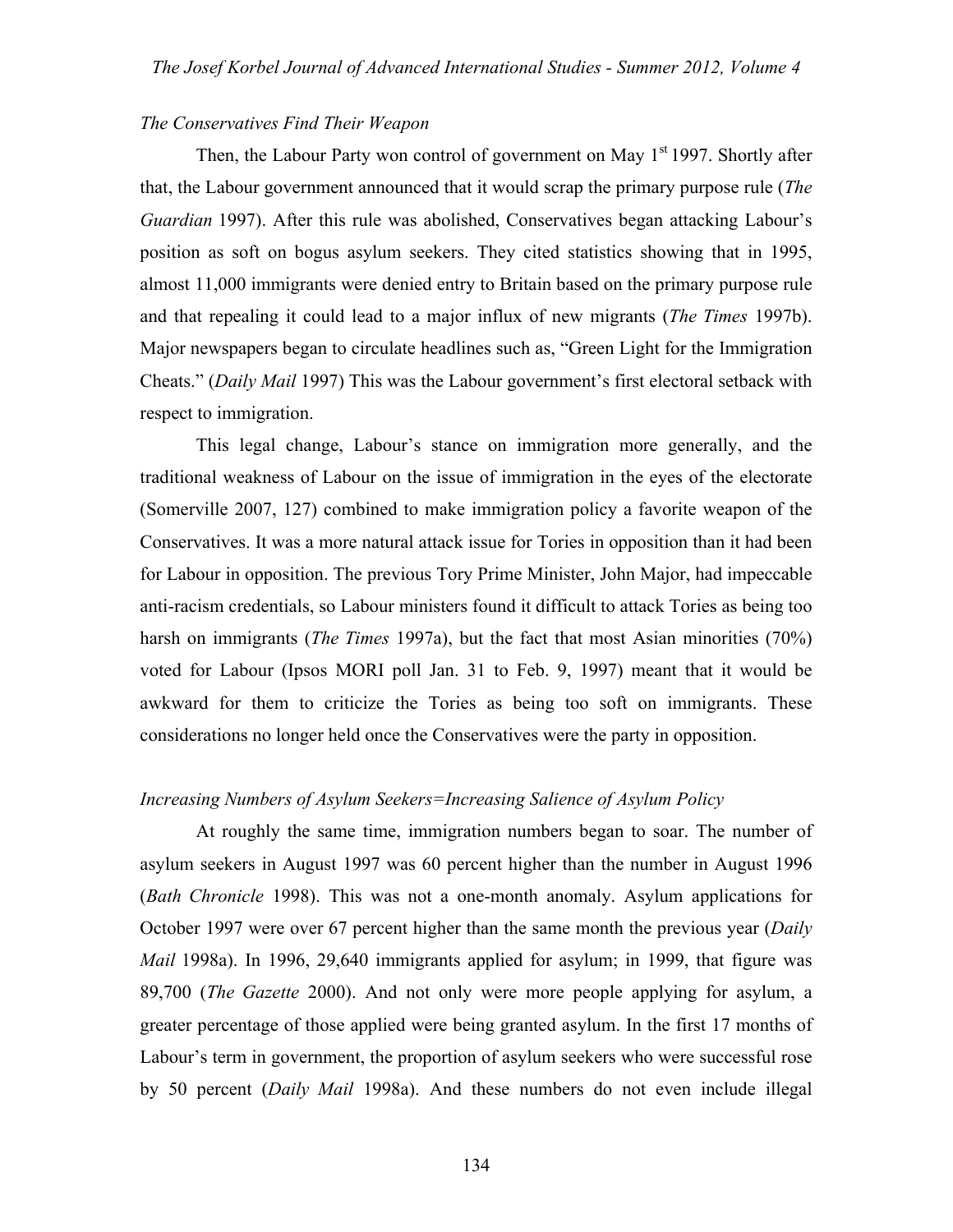immigrants, whose numbers were also rising. The number of illegal migrants detained at the port of Dover increased fivefold from August 1997 to August 1998 (*The Times* 1998). Net immigration nearly doubled from 1997 to 1998 and did not return to the 1997 levels in following years (Browne 2002, 21).

Why was immigration on the rise? The ongoing crisis in the Balkans was certainly one contributing factor, but this argument was not compelling enough or complete enough to allow the Labour government to avoid considerable criticism over the rising number of asylum seekers. Another clearly contributing factor was the liberal nature of Britain immigration policies at the time. At the time, a family of four seeking asylum in Britain received £250 per week for housing, clothing, and income support (*Daily Mail* 1998b). In comparison, asylum seekers in Belgium, the Netherlands, and Switzerland received only medical care, food, and the equivalent of between £8.75 and £12 per week in income assistance, and that was after a much more rigorous screening process than the one imposed by the British government (*The Evening Standard* 1999). In France, asylum seekers were provided neither food nor accommodation whatsoever, and faced continual harassment from police; there, "applicants needed not just a strong case but a thick skin and endless determination to survive the process." (*The Evening Standard* 1999)

Also, the time it took for the British government to decide on an asylum seeker's case was long and growing. In Germany, Norway, France, Austria, Switzerland, the Netherlands, and Belgium, the average asylum application cases took anywhere from 6 to 9 months; In Britain, the average case took close to 3 years (*The Evening Standard* 1999). Many cases took much longer. The backlog was spiraling upward so fast that one British newspaper noted in 1999 that "by the end of the year, the backlog of unprocessed applications is forecast to grow to a record 100,000 a level so unwieldy that the Home Office is granting an 'amnesty' to 20,000 who have been waiting for seven years or longer." (*Mail on Sunday* 1999) Even those who would normally support Labour found the system severely wanting. The Labour minister in charge of immigration said that the system was in "shambles." (*The Independent* 1998) The Guardian (1998), a liberal paper that largely supported the Labour government called the Home Office "a secretive, bureaucratic and appallingly managed bunker."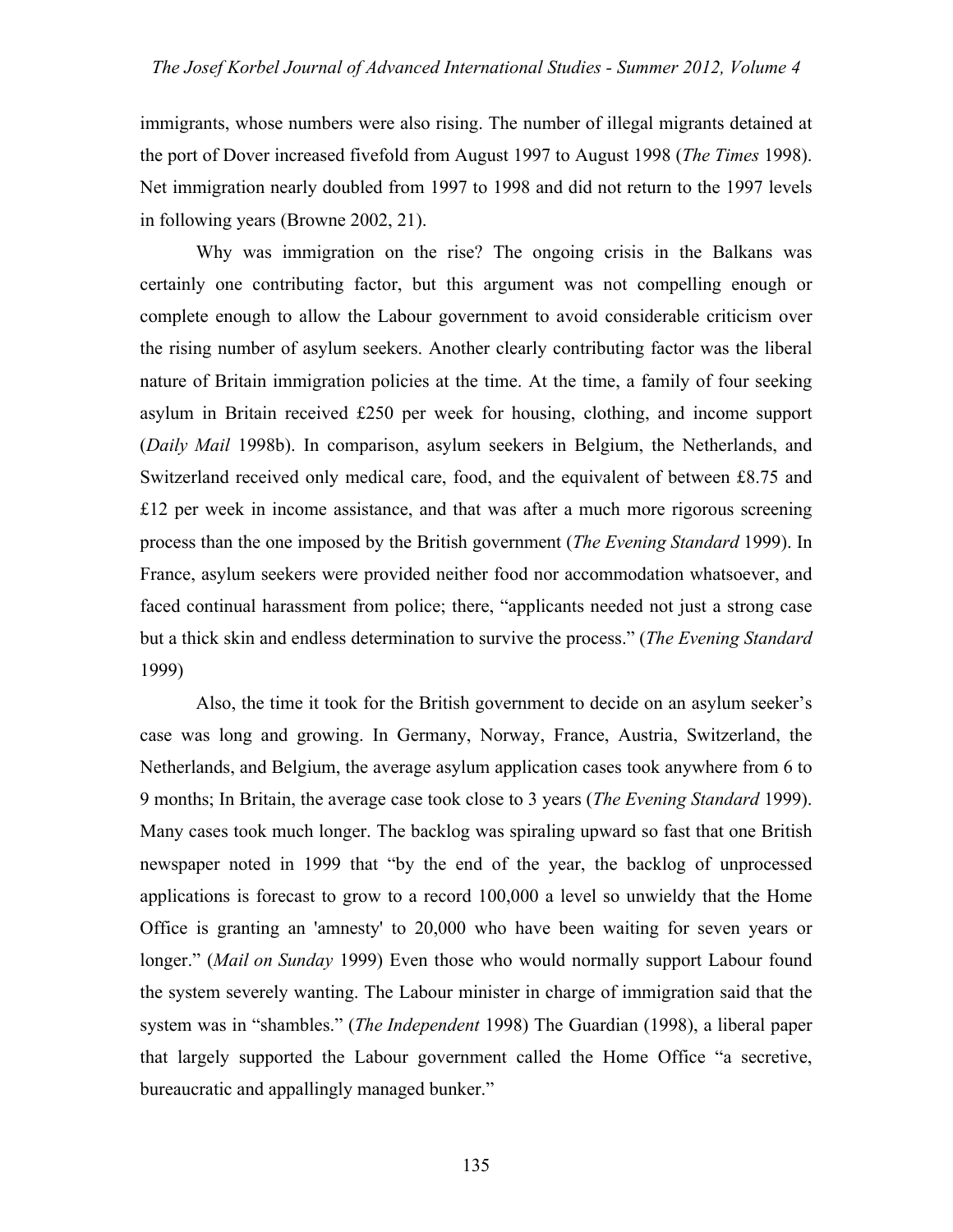Another incident that did not help the Labour government occurred in August 1999. The National Health Service released a report stating that 100,000 illegal immigrants were still residing in Britain even though they had been ordered to leave; to make matters worse, the British Home Office had earlier stated that the number was only 24,000 (*Daily Mail* 1999). Not only did it seem as though the Labour Party was losing a handle on immigrants, but it also seemed that they were trying to cover it up.

The British public was still not nearly as concerned with immigration as it would be a few years later, but it was taking notice. The proportion of Britons who thought immigration one of the three most important issues in the country stood at just 3 percent in March 1997 (Ipsos MORIMarch 21 to March 24, 1997); by August 1999, that figure had jumped to 10 percent (Ipsos MORIAugust 20 to August 23,1999). With the issue gaining salience, the Conservatives spotted an opportunity. The repeal of the primary purpose rule, the rapid increase in asylum seekers and illegal immigrants, the relaxed nature of British laws, the enormous backlog of asylum seekers, and the reports of the taxpayer-funded benefits going to asylum seekers all became fodder for a Conservative Party searching for a way to undermine Labour.

Illegal migrants and people attempting to cheat the asylum-seeking system allowed the Conservatives to stand against immigration on law abidance grounds and avoid the sort of politically embarrassing race rhetoric that threatened to resurrect the ghosts of Lord Tebbit and Enoch Powell. This issue also gave the Conservatives the opportunity to paint Labour as naïve on foreign policy, weak with respect to law and order, and too quick to hand out taxpayer-funded largesse. Tories were quick to depict asylum seekers as eager to live on the dole and Labour as eager to oblige. The Conservative leader William Hague accused Labour of neglecting its duty to enforce the law by making Britain a 'soft touch' for asylum seekers, and went on to highlight a particular district where the state cared for more immigrants than elderly people (*Birmingham Post* 1999). Tory political strategists believed they were "scoring direct hits against the government on the issue." (*The Guardian* 1999)

#### *Labour Cuts Its Losses*

Labour needed to head off this line of Conservative attack. They could do so only by tightening restrictions. Increasing immigration restrictions would also reassure voters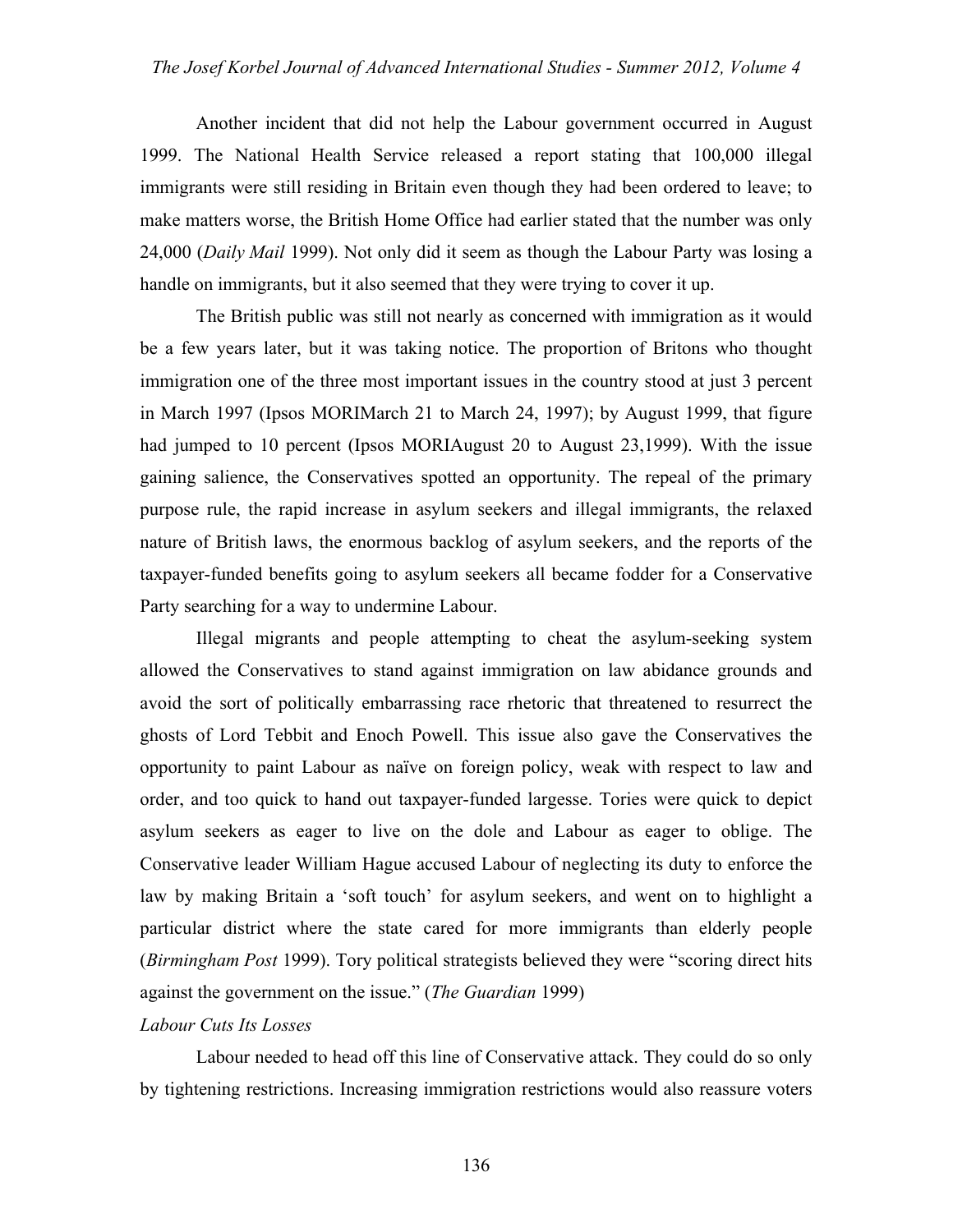that they were strong on law and order while reinforcing the image of New Labour as truly centrist. A public opinion poll showed that 80 percent of Britons agreed with William Hague's assertion that Britain had become a 'soft touch' for immigrants and that 63 percent of them felt that too much was being done to help immigrants (Ipsos MORIJuly 20 to July 24 of 2000). A different poll found that 59 percent of Britons thought that "a very large number of those seeking asylum are cheats" and, worst of all for Labour, 63 percent of the population disapproved of their handling of asylum seekers (Ipsos MORI). Labour found itself confronted with a serious amount of what James Fearon (1994) referred to as audience costs. Fearon concluded that high audience costs would lead the democratic government to adopt more hardline policies, and, true to his predictions, that is exactly what the Labour Party did.

On February 9, 1999, the Labour Party introduced The Immigration and Asylum Act 1999 (*The Guardian* 2009). Many in the Labour Party felt it was too harsh and so staged "the most serious rebellion by Labour MP's since the election." (*Daily Mail* 1999) But Tony Blair argued that passing the act was "essential to guarantee winning a second term in office at the next election" and that failing to pass immigration reform "would leave a vacuum which the Tories could fill with their own right-wing agenda." (*The Herald* 1999) The act would go on to pass its third readings in the House of Commons on the  $16<sup>th</sup>$  of June and receive approval from the House of Lords and royal assent in November. (*The Guardian* 2009)

#### **The AKP and Cyprus**

In 2004, the European Union agreed to begin negotiations toward Turkey's accession. In 2006, the Justice and Development Party (AKP) adopted a hardline approach with respect to Cyprus, refusing to open Turkey's seaports and airports to ships and planes from the Greek-Cypriot Republic.<sup>2</sup> It did this despite the fact that it had previously taken a more conciliatory stance and despite the fact that a row over Cyprus had the power to bring EU accession talks to a screeching halt. Why did it pursue this policy?

 $\frac{1}{2}$  $2$  To keep the language as clear and as consistent as possible, I will use the term Cyprus only when referring to the island as a whole and will use Greek-Cyprus and Turkish-Cyprus to differentiate between the two protagonists and the dispute even though the Greek part of the island typically just goes by Cyprus.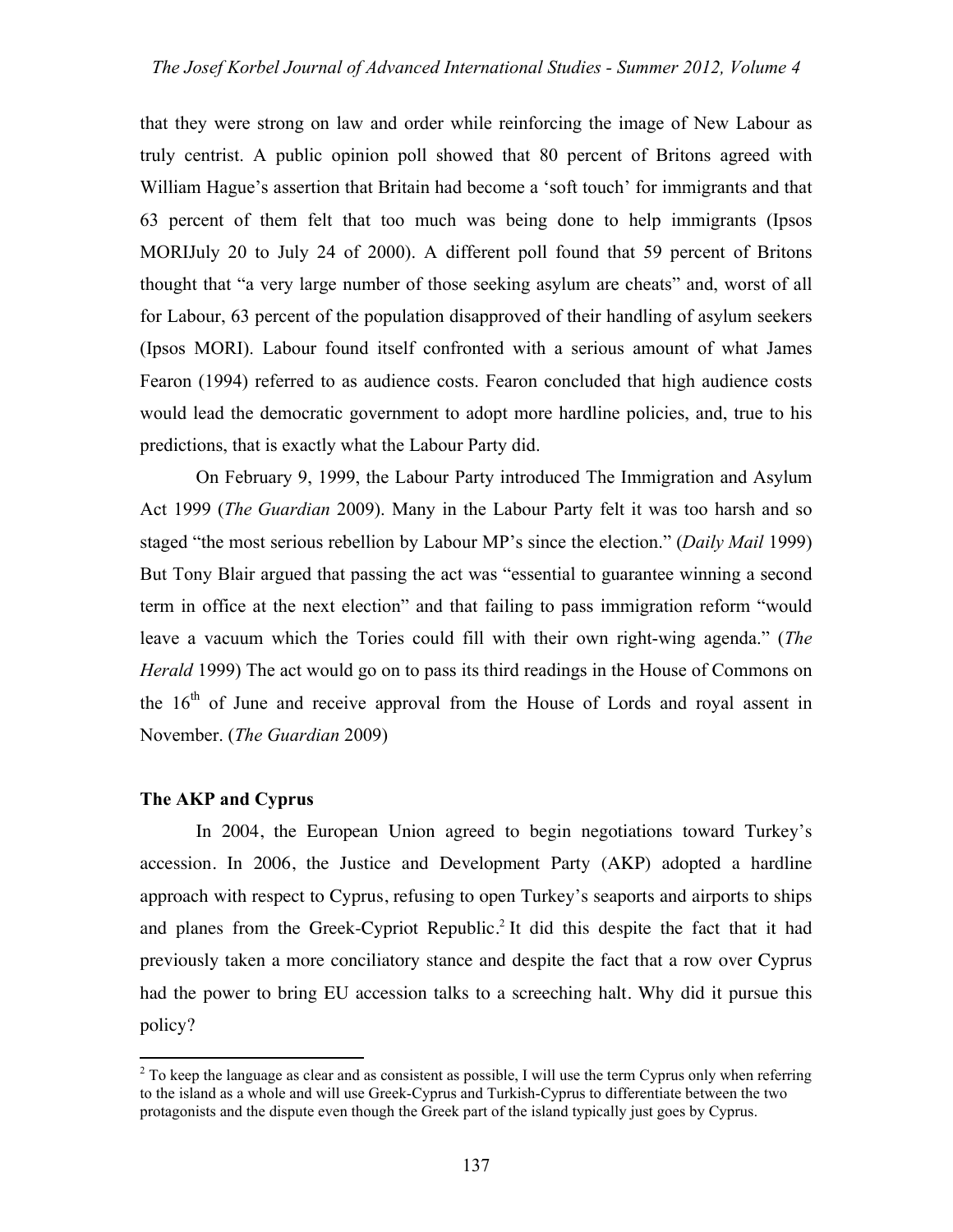#### *The Alternative Explanations*

If the AKP government's policy on this issue had been guided by economic incentives, security concerns, or its own core beliefs, it would have enacted a more conciliatory policy and opened Turkish ports to ships from Greek Cyprus. Turkey's relationship with Cyprus was inextricably linked with Turkey's attempts to accede to the EU. From an economic perspective, accession to the EU would have benefitted the Turkish economy far more than anything Turkish-Cypriots could ever offer. Turkey would have benefitted from access to the single market through an increase in productivity and a reduction in prices in the services sector, which would have significantly boosted Turkish GDP (Commission of The European Communities 2004). Turkey welcomes 6 million tourists from the EU (Fuller 2008, 147) and 11.5 million EU visitors for all purposes (Pirnar) every year. The tourism industry generated \$9.7 billion (US) in 2003 (Gultekin, Bulent, and Yilmaz 2005, 63). That would almost certainly have increased if Turkey had joined the EU. EU accession would also have augmented the performance of Turkish agriculture; "with a large agricultural sector, Turkey [was] bound to benefit from European farm subsidies" (Mango 2004, 241). Overall, EU accession was estimated to create a 4 percent boost to consumption (LeJour and DeMooij 2004, 1) and an 8.1 percent increase in total exports for Turkey (LeJour and DeMooij 2004, 21). And this is but the tip of the iceberg of what the economic benefits to Turkey of accession were seen to be. Clearly, it was not economics that drove Turkey's policy turn in 2006.

From a security perspective, a hardline approach to Cyprus also made little sense. In Cyprus, Turkey maintained 40,000 soldiers, 386 tanks, 400 armored fighting vehicles, and 24 helicopters along with various other military assets (Michaletos 2006). A settlement of that island's division would have freed up those assets for other pressing security needs. At the time, post US-invasion Iraq was starting to devolve into sectarian strife (*Newsweek* 2006). Northern Iraq was becoming a semiautonomous Kurdish region that was beginning to seriously unsettle Kurdish-Turkish relations in southeastern Turkey and thus was beginning to be an enormous security headache for the AKP government (*The Washington Times* 2006). Every soldier in Cyprus was a soldier that could not be deployed to southeastern Turkey. So security incentives would also have driven the Turkish government to continue pursuing a conciliatory path.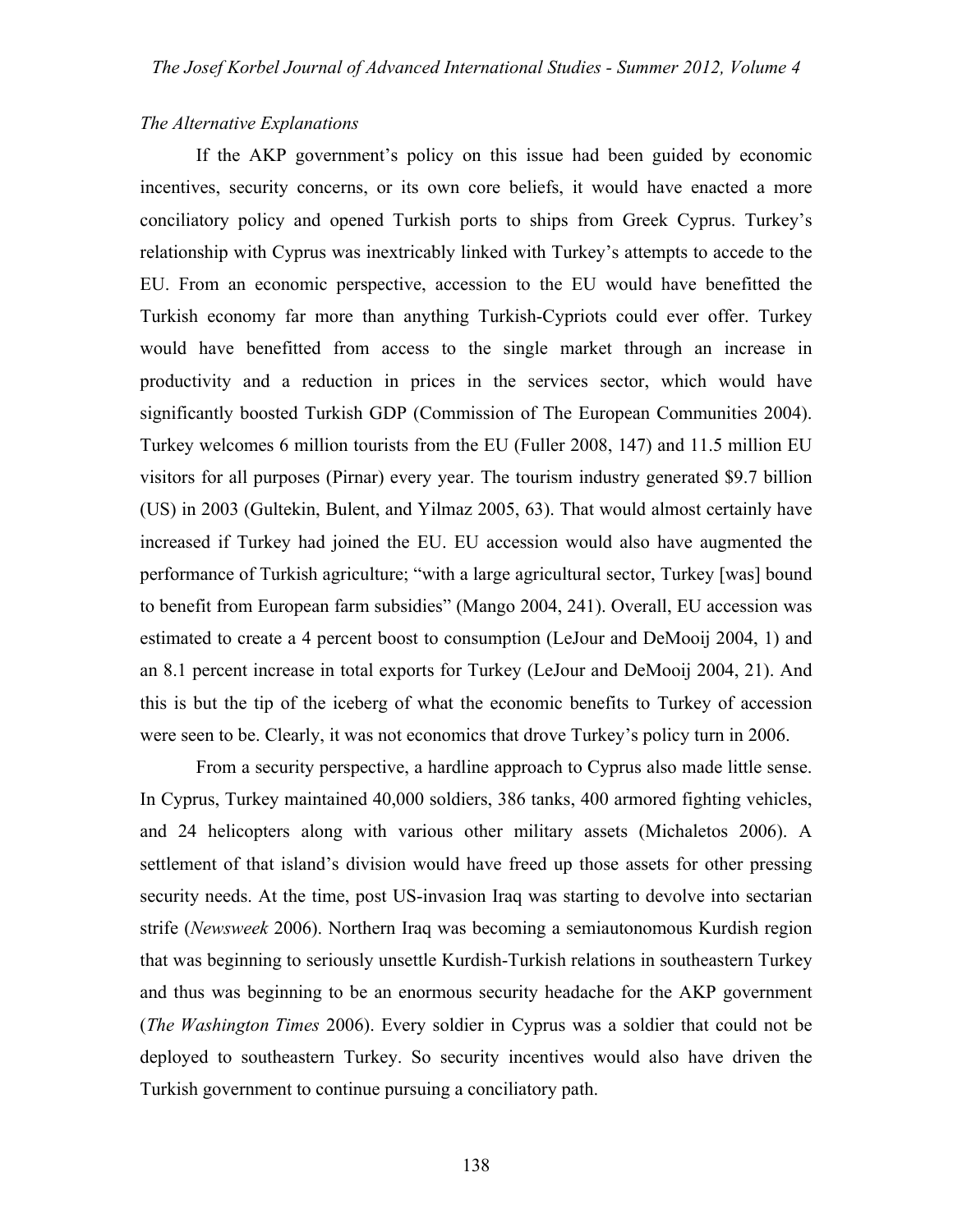Finally, a more hardline approach with respect to Cyprus was also not a policy that was near and dear to the hearts of the AKP. The AKP had led the drive for EU accession. It did not want to engage in any policy vis-à-vis Cyprus that might jeopardize accession. It had been pushing for a new policy with respect to Cyprus since the election that brought it to power.

In 2002, Turkey's ruling coalition fell apart (DSP, MHP, and ANAP). The three parties bickered to the point of deadlocking the government (Mango 2004, 101). In addition to this source of unpopularity, the economy was in a free-fall with the Turkish lira losing half its value and 2.5 million jobs disappearing (Mango 2004, 101). Furthermore, disillusionment with the governing institutions had become ubiquitous after the Turkish government's abysmal performance in response to an earthquake in 1999 that killed at least 18,000 people (Kinzer 2008, 198-202). To be represented in the Turkish parliament, a party must gain at least 10 percent of the vote. None of the parties that had been represented in the previous parliament were able to cross that threshold in the 2002 election (Mango 2004, 102-103). This opened the door for the CHP—the Republican Party of Kemal Ataturk—to return to parliament with 19 percent of the vote (up from 9 percent) and for the newly formed AKP to gain 34 percent of the vote and 362 out of 550 seats possible (*Financial Times* 2002).

Immediately upon being elected in November 2002, the AKP adopted a much more conciliatory approach towards Cyprus than its predecessors. Less than 3 weeks after the election while traveling to Athens to meet the Greek prime minister, Recep Tayyip Erdogan, the leader of the AKP, said, "solving the Cyprus issue will not just accelerate our EU process, it will also be a concrete and useful step to overcoming the problems between Greece and Turkey." (*Irish Times* 2002) Erdogan and his party pushed for a settlement on Cyprus despite the fact that rapprochement was opposed by the military and the Turkish Foreign Ministry (Dismorr 2008, 152). It was not as if the AKP's decision to stand tough was a long-standing policy preference. So if economic incentives, security concerns, and the AKP's policy preferences don't explain the turn in the AKP's policy, what does?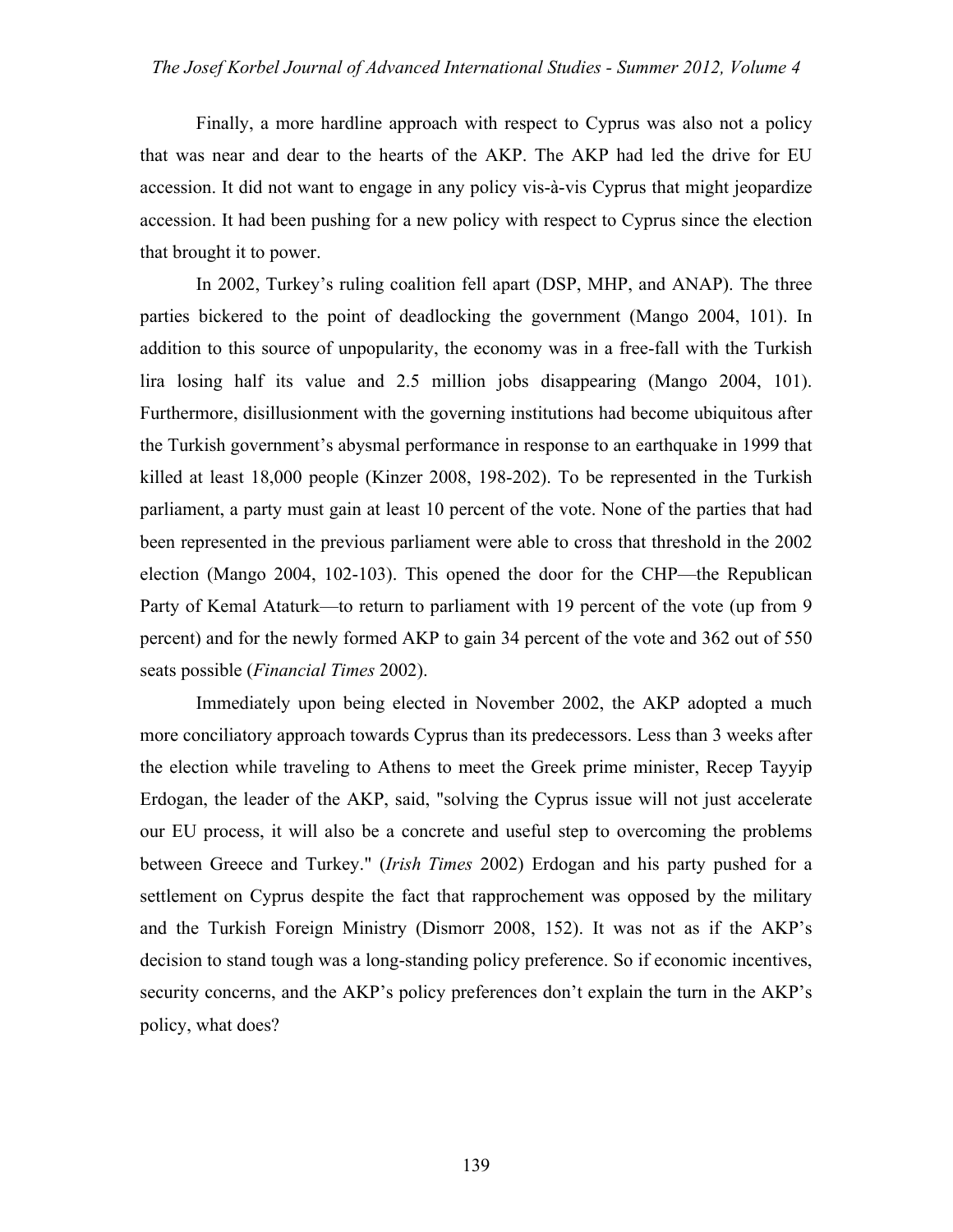#### *The Party Competition Explanation—Shifting the Scales*

In this section, I will examine why it made electoral sense for the AKP to adopt a conciliatory approach when it took office, discuss what happened to change the strategic calculus for the AKP, and finally assess why it made electoral sense to adopt a more stringent policy in 2006.

#### *The AKP's Strategic Calculus 2002-2004*

There were four main reasons why party politics dictated that the AKP take a more compromising position on Cyprus. The first two had to do with EU accession while the second two had to do with Cyprus itself. First, the issue of Cyprus was inextricably linked with EU accession, and both of the AKP's core constituencies highly supported Turkey joining the EU. The two main constituencies of the AKP were moderate Islamists and Anatolian businessmen. The moderate Islamists "believed it would gain them greater religious freedom, and above all the end on all restrictions on women wearing headscarves" (Mango 2004, 234) in state institutions, while the businessmen "wanted access to European capital and markets." (Mango 2004, 234) Also, while not a core constituency, the Kurds largely voted for the AKP in the 2002 elections (Polat 2008, 1), and like religious Turks, wanted into the EU (over 90 of Kurds supported EU accession) because they felt it would guarantee them greater freedoms. (Dismorr 2008, 124) These issues were very salient at the time. In fact, differences on foreign policy issues were "among the most significant factors that explain the difference between the [AKP] and other party constituencies." (Carkoglu, 2006, 178)

Second, it provided the AKP leaders with political cover for items on the domestic agenda they wanted to pursue but would have had a difficult time implementing without the impetus of the EU negotiating process. The AKP transformed "the EU accession process into an amplifier of its political program" (Duran 2006, 296). EU accession negotiations gave the AKP political cover to promote redefining civil-military relations (Jenkins 2006, 186) and enthusiastically enforce the IMF economic reform program that had been implemented in the wake of Turkey's economic near-meltdown in 2001 (Onis 2006, 215). There was a certain symbiotic relationship between EU accession as a driver of reform and reform as accelerating Turkey's progress towards being in line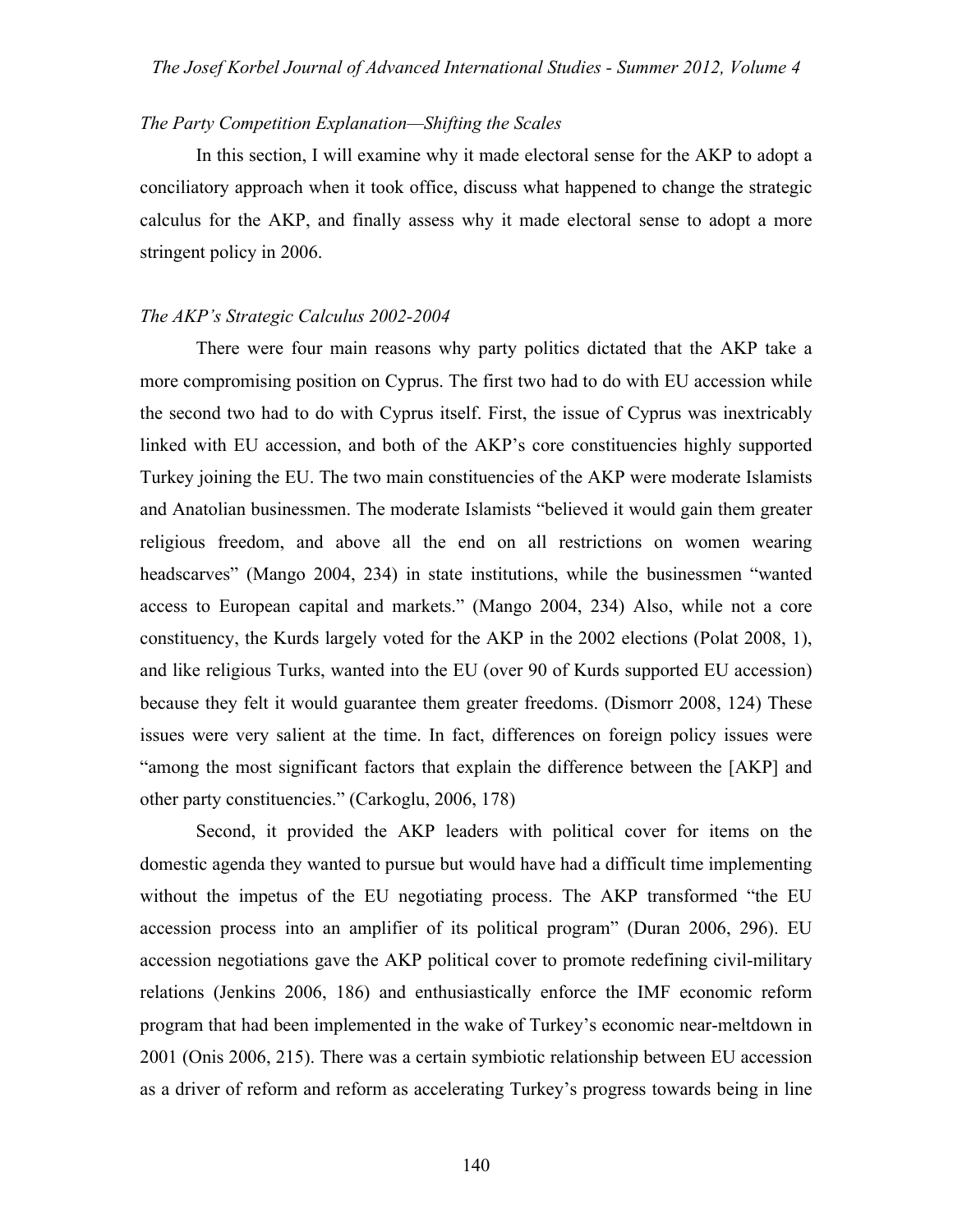the EU accession criteria because "the sweeping reforms Erdogan pushed through Parliament made Turkey more democratic and more economically open than it had ever been" (Kinzer 2008, 222).

Third, it allowed the AKP to differentiate itself from its predecessors. All three parties whose coalition had ended in abysmal unpopularity (DSP, ANAP, and MHP) had favored a very tough stance on Cyprus; The DSP-MHP-ANAP coalition was "as solidly pro-Turkish Cypriot as any imaginable in Turkey." (Dodd 2000, 162) Additionally, and quite helpfully for the AKP, it also allowed the AKP to differentiate itself from previous Islamist parties. The Welfare Party had also been resolutely opposed to reunification of Cyprus and had fought with its mid-90's governing coalition partner the DYP for being willing to compromise on Cyprus in an attempt to win favor from Europe (Dodd 2000, 162). There was one other party in the 1990's that had also advocated for taking a softer line on Cyprus for sake of improving relations with Europe and it just so happened to be the only party other than the AKP that would be represented in the Turkish Parliament after the 2002 elections. That party was the CHP.

This was the fourth electoral calculus reason it made sense for the AKP to adopt the conciliatory approach vis-à-vis Cyprus. The only other party in government had little if any will to oppose it on the issue. The CHP had traditionally been the most willing political party to place more importance on connecting with Europe than promoting the interests of Turkish Cypriots (Dodd 2000, 163). Even if for some reason it did want to criticize the AKP for going soft on Cyprus, it could hardly do so after championing exactly that policy for years. And so it was that the AKP pushed as hard for a settlement of the Cyprus issue as any governing party in Turkey ever had. But political developments would upend all of these considerations and shift the electoral scales against reconciliation and in favor of a tougher line on Cyprus.

#### *Cyprus: Two Peoples, Two Standards*

The events surrounding the vote in Cyprus on the Annan Plan left Turks with a feeling that a grossly unfair double standard had been applied to them. In the Helsinki Declaration issued in 1999, the EU made a thinly veiled threat that failure to reach an agreement on Cyprus would result in non-accession for Turkey (Park 2005, 132). After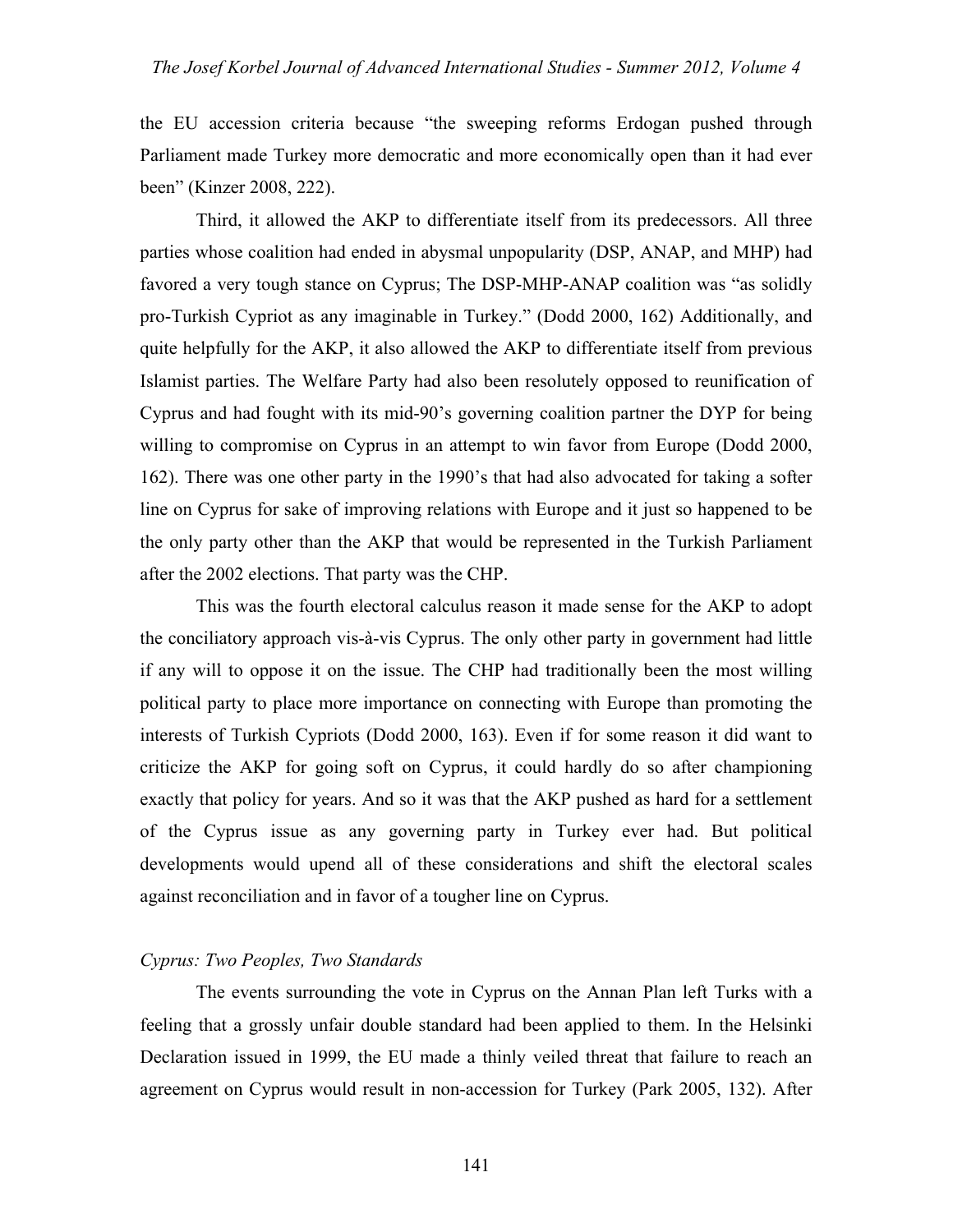its election in 2002, the AKP threw its support behind the Annan Plan, which would have reunited Turkish and Greek Cyprus (Kyris 2011, 99). The Annan Plan would have created a loose federal system that would have reunited Cyprus; the government would be in the hands of Greek Cypriots given their greater numbers but it would still have left the Turkish controlled parts of Cyprus with significant autonomy (Annan Plan for Cyprus).

Greek Cypriots already controlled most of the island, so they would accept a negotiated settlement only on extremely favorable terms. They wanted to reduce the size of the territory controlled by Turkish-Cypriots to 25 percent of the island and wanted a strong, centralized government since their greater population would allow them to dominate (Dodd 2000, 153). Turkish Cypriots wanted an end to the international isolation under which they lived. Furthermore, EU states promised that they would have that isolation ended in exchange for their support of the Annan Plan (Akgun and Tiryaki 2010, 23).

The Annan Plan needed both sides to vote for it to take effect; on April 24<sup>th</sup>, 2004, Turkish Cypriots voted in support of the plan by a 65-35 margin whereas Greek Cypriots voted against it by a margin of 74-26 (The Economist 2009a). Turkey had been told that it could not be a part of the EU if it stood in the way of a settlement in Cyprus. Would the same standard apply to Greek Cyprus? No, it would not. A week after the vote on the Anna Plan, Greek Cyprus was still admitted to the EU despite clearly being the stumbling block to an internationally brokered settlement (*The Washington Times* 2004). The Greek Cypriot government then vetoed the implementation of a plan to ease travel and trade restrictions that had been promised to Turkish Cypriots in exchange for their accepting the Annan Plan (*The Economist* 2009b). It was a humiliating sequence of events for Turkish Cypriots as well as Turks.

#### *Enter Stage Right: Merkel and Sarkozy Ride In*

In September 2005, the CDU/CSU coalition won the German federal election by a margin of 226 seats to the Social Democratic Party, meaning that Angela Merkel would replace Gerhard Schroder as Chancellor of Germany (*The Washington Post* 2005). This had major implications for Turkey joining the EU. Whereas Schroder had been one of the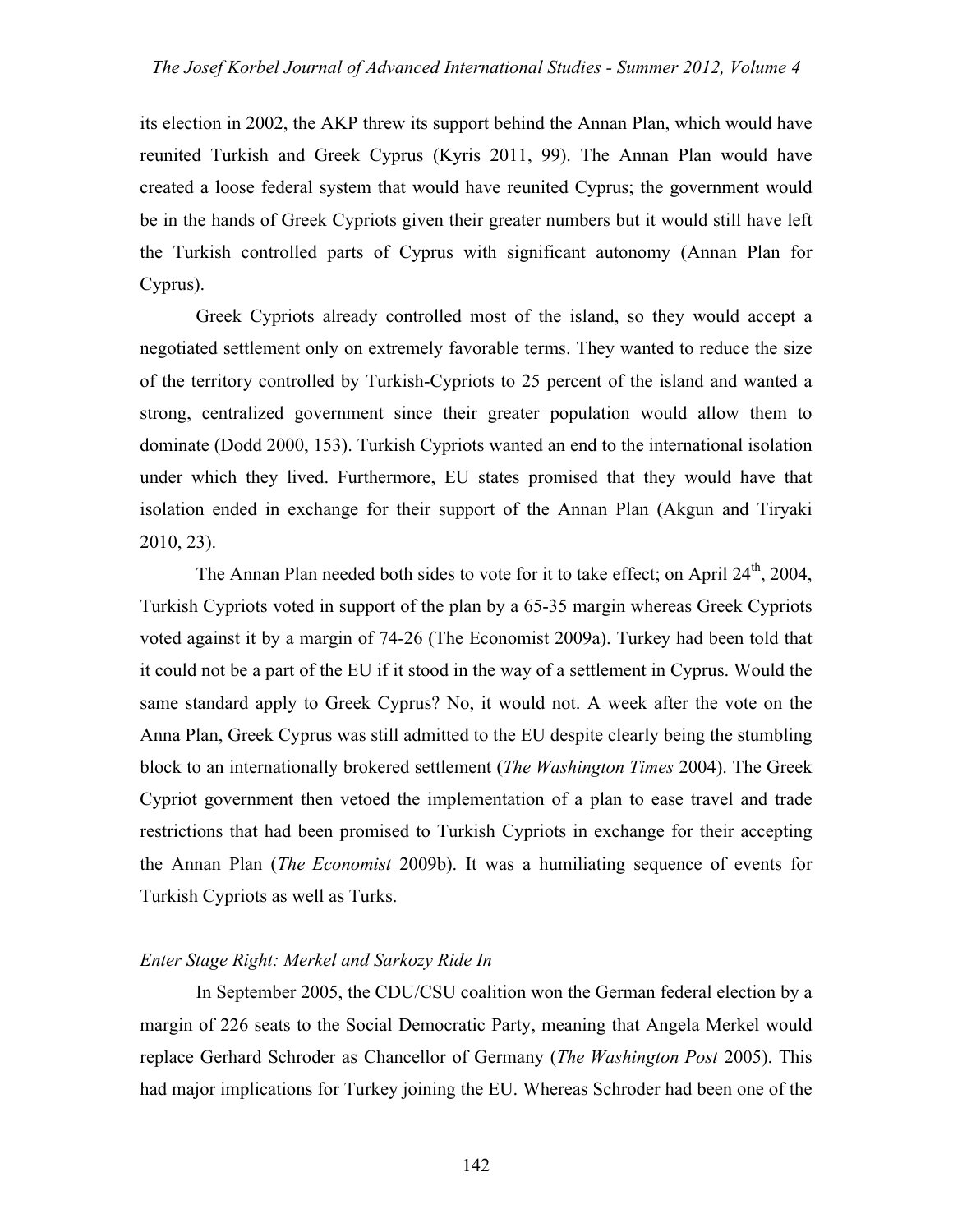leading champions of Turkish accession, Merkel was resolutely opposed, preferring a privileged partnership (*The Financial Times* 2005). Meanwhile, Nicolas Sarkozy, who was the presumed next president of France, was also publicly opposed Turkey's EU bid (*Christian Science Monitor* 2005). There was clearly no way for negotiations to be finished before Europe's second largest state, France, was lead by a politician determined to block Turkey from becoming an EU member. In any case, that seemed moot because Europe's largest state, Germany, was already lead by a politician of the same bent.

The rejection of the EU Constitution by voters in the Netherlands and France was another important event in this process, because "many observers suggested that one of the factors contributing to the defeat of the Treaty in France and the Netherlands was voter concern over continued EU enlargement and specifically over the potential admission of Turkey" (Morelli and Migdalovitz 2009, 5). Merkel and Sarkozy's opinions reflected general European opinion. In 2005, 52 percent of Europeans opposed Turkey joining the EU and 35 percent supported it (Eurobarometer 63 2005, 29). The following year, 59 percent were opposed whereas only 28 percent were in favor (Eurobarometer 66 2006, 223). By 2006, with major national leaders and a growing number of EU citizens standing opposed to Turkish accession, the door to the EU was closed in fact if not in name.

#### *2006: The Calculus of 2002 Disappears*

All of the four electoral considerations that pushed the AKP toward conciliation with Cyprus from 2002 to 2004 discussed earlier were no longer present by 2006. To take them in reverse order, first, the CHP could legitimately criticize the AKP as being weak on foreign policy if the AKP continued to offer concessions on Cyprus even after the intransigence of Greek Cypriots' actions with regards to the Annan Plan. Second, for the AKP, differentiating itself from the previous ruling parties and previous religious parties was no longer as necessary as it had been. Third, EU accession could no longer play a political cover role for domestic reforms given the clear signals from new leaders in Europe that the EU had changed its mind and that Turkey would probably not in fact be invited to join the club regardless of its actions.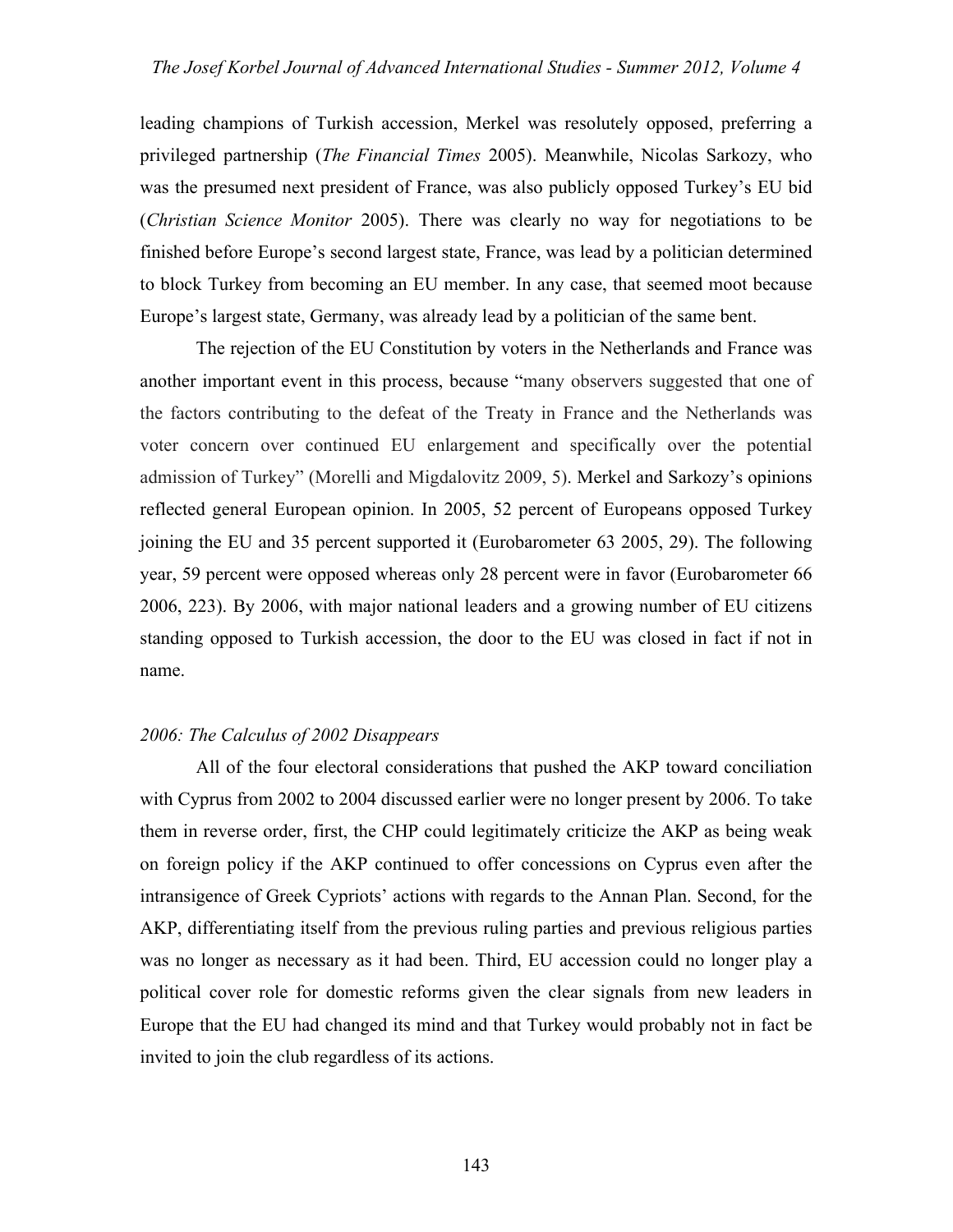Finally, the AKP had implemented other legislation that could maintain the loyalty of moderate Islamists, businessmen, and Kurds. For moderate Islamists, the AKP had put many openly devout civil servants into key positions in the bureaucracy and though it had not been successful at undoing the headscarf ban, it had continually spoken out against the ban (Baran 2010, 56-57). But the issue of headscarves wasn't just about religion; it was also about women. In 2004, the AKP issued a new penal code that criminalized sexual assault and rape within marriage for the first time, banned discrimination against women, ended the practice of giving reduced sentences for murder if it was an honor killing, and removed all references to chastity and morality from existing laws (Kinzer 2008, 161). While this may seem like small potatoes to some Western skeptics, the AKP does deserve some credit for expanding women's rights more than any other party had over the previous fifty years (Sozen 2006, 277). By expanding women's rights along with the ability to wear headscarves, the AKP had defanged the criticism that their policies were meant to subjugate women. The AKP had satisfied women as well as religious voters.

For businessmen (and all voters more generally) the AKP had delivered on its economic growth more than even the most optimistic Turk could have believed possible in 2002. From 2002 to 2006, GDP grew by more than 50 percent, inflation had been brought below ten percent, export income more than doubled and, most astonishingly, foreign investment increased from one billion dollars to twenty billion dollars annually (Kinzer 2008, 243).

On the Kurdish front, the AKP lifted the ban on publishing in Kurdish in 2003 (Mango 2004, 222) and in 2005, Prime Minister Erdogan made overtures to Kurdish voters by speaking of the Turkish governments past sins against them (Kinzer 2008, 134). Those acts were enough to not only hold onto Kurdish support, but to increase it. In the 2007 elections, 54 percent of Kurds voted for the AKP compared to 47 of the general population (Dismorr 2008, 127).

#### *The Nationalist Tipping Point: The MHP and Turkey's Ten Percent Threshold*

There was now also another consideration to take into account. The Nationalist Party (MHP) was a major concern going into the 2007 Turkish Parliamentary elections.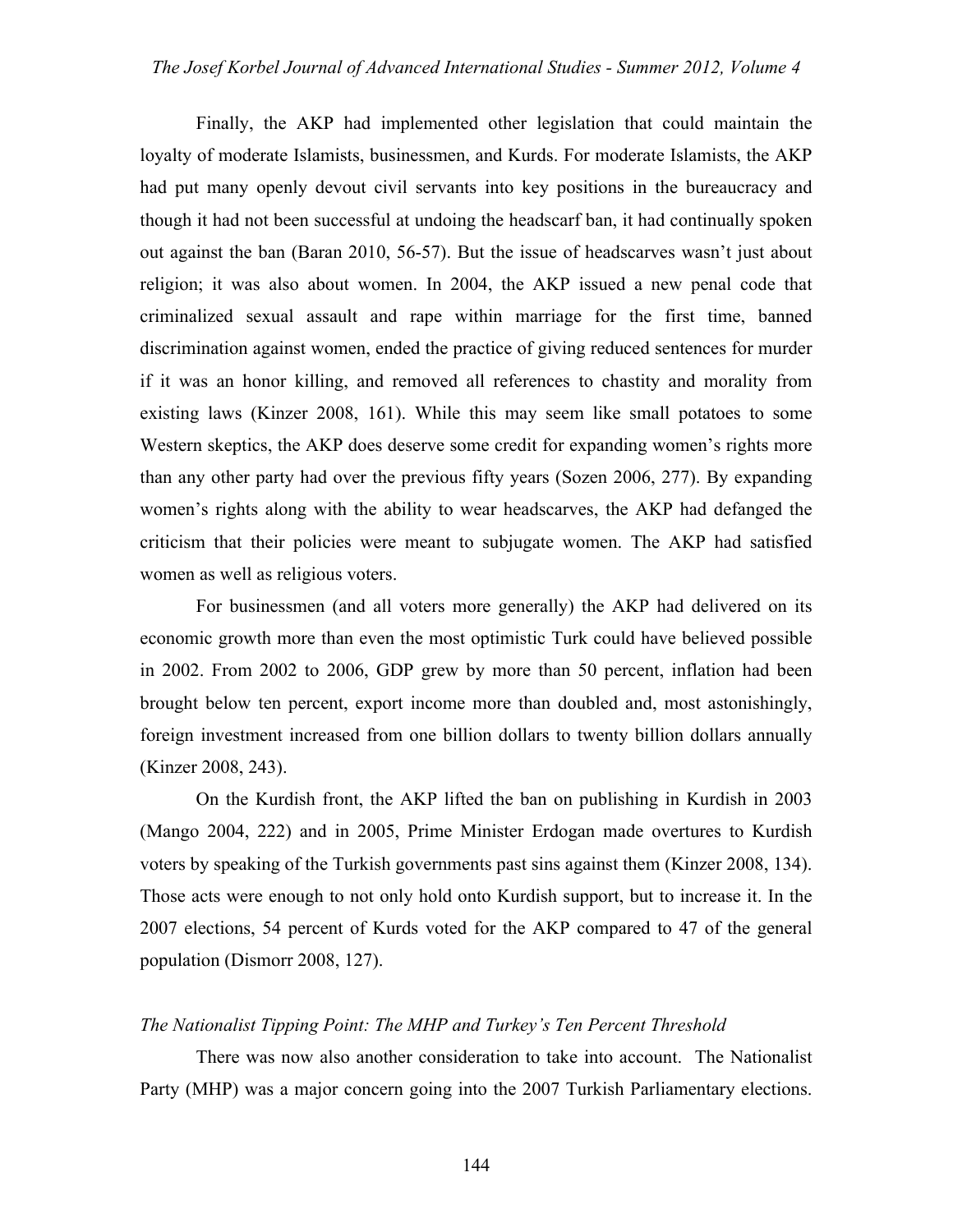The MHP had received 18 percent of the vote in 1999 and had only barely missed crossing the 10 percent threshold in 2002 (SETA Foundation for Political, Economic, and Social Research 2011, 15). The MHP was starting to capitalize on the stung feelings and wounded pride of Turkish Cypriots being humiliated by Greek Cyprus and of Turkey being jilted by the EU; an opinion poll taken in March 2006 showed the MHP gaining enough support to cross the threshold (*BBC* 2007). The AKP had an ambitious agenda for its second term. It wanted to curb the power of the judiciary, entrench civilian power over the military, and create more freedom for women to wear the headscarf. To get that agenda passed, it needed a two-thirds majority in the Turkish Parliament. Whether the AKP could get a two-thirds majority depended to a considerable extent on keeping the MHP below that critical ten percent mark.

This dynamic speaks to a central component of Robert Putnam's (1988) analysis of international negotiation as a two-level game: the size of win-sets. It confirms one aspect of his win-set argument but contradicts another aspect of it. Putnam argues that the first level is the bargaining between the two states and the second level is the negotiations within the relevant domestic constituents; he defines "the 'win-set' for a given constituency as the set of all possible Level I agreements that would 'win'- that is, gain the necessary majority among the different constituencies" (1988, 437) and goes on to argue that "larger win-sets make Level I agreement more likely" (1988, 437). The events surrounding the MHP and AKP discussed here support that contention.

By greatly reducing the potential win-set for the AKP, the MHP's challenge significantly reduced the probability of Level I agreement between the Turkish government and the governments of the European Union, most especially Cyprus. That has a very important implication in that it demonstrates the huge importance of electoral systems. If Turkey used a first-past-the-post system, the MHP would have had essentially zero chance at defeating the AKP and thus would have represented an essentially zero threat to them. But because Turkey uses a proportional representation system, even with a ten percent threshold—higher than many other proportional representation systems—the ruling party is more vulnerable to pressure from an opposition party on foreign policy. That suggests that the phenomenon advanced in this paper will be stronger in proportional representation systems than in first-past-the-post systems.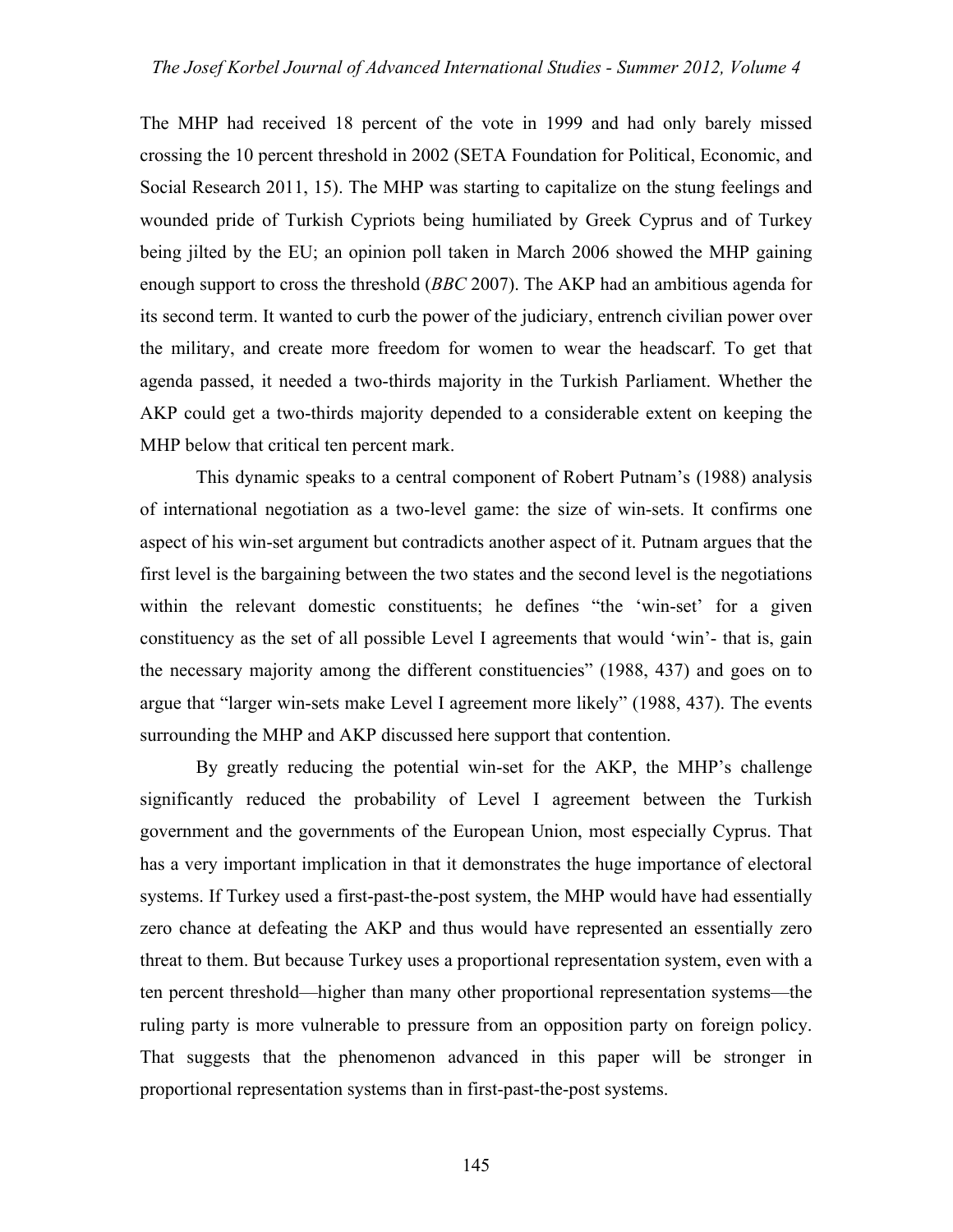#### *The Josef Korbel Journal of Advanced International Studies - Summer 2012, Volume 4*

However, this series of events contradicts one of the other aspects of Putnam's argument. He argues that a small win-set gives the negotiator greater bargaining leverage because it allows them to say, "I'd like to accept your proposal, but I could get never get it accepted at home (1988, 440)." But in this case, that was not of any help to the AKP. They were not able to use that as leverage against EU governments or Cyprus. The challenge of the MHP did not lead to any of the EU governments adopting a more conciliatory line with respect to the Cyprus issue. James Fearon's research (1994) helps explain why that did not happen. Fearon shows that high domestic audience costs encourage democratic government to refuse to back down in on foreign policy issues. The governments of those EU states did not adopt a more conciliatory line because as ruling parties in democratic states, they also faced very high audience costs if they were seen as being too soft on allowing Turkey into the EU or sacrificing Cypriot interests to appeal to the Turks.

Between the increasing clarity of the futility in attempting to woo Europe, the disintegration of domestic impetuses to compromise on Cyprus, and the domestic agenda threat posed by the MHP, the AKP had all the incentives it needed to hold steadfast to its refusal to accept Greek Cypriot ships. In December 2006, the EU announced that it was partially suspending Turkey's membership talks (*The International Herald Tribune* 2006). Turkey's bid to join the EU was now on ice officially as well as de facto.

#### **Conclusion**

First, in some respects, these two cases lend evidence to the Downs Model. Anthony Downs argued that if voters are placed along a single axis continuum on a given issue, political parties will move toward the place on that continuum that maximizes their vote share (Downs 1957, 118). Essentially, his argument was that all else being equal a party's position on an issue will be whatever position it thinks can get it the most votes. If voters are normally distributed on the continuum and there are two parties in the system, then both parties will gradually move toward the center (Downs 1957, 118). Parties adopting different positions are attributed to either the voters being not normally distributed or taking advantage of a suboptimal position being taken by the other party (Downs 1957, 119-121). A shift in voter sentiment can lead to a shift in what is best for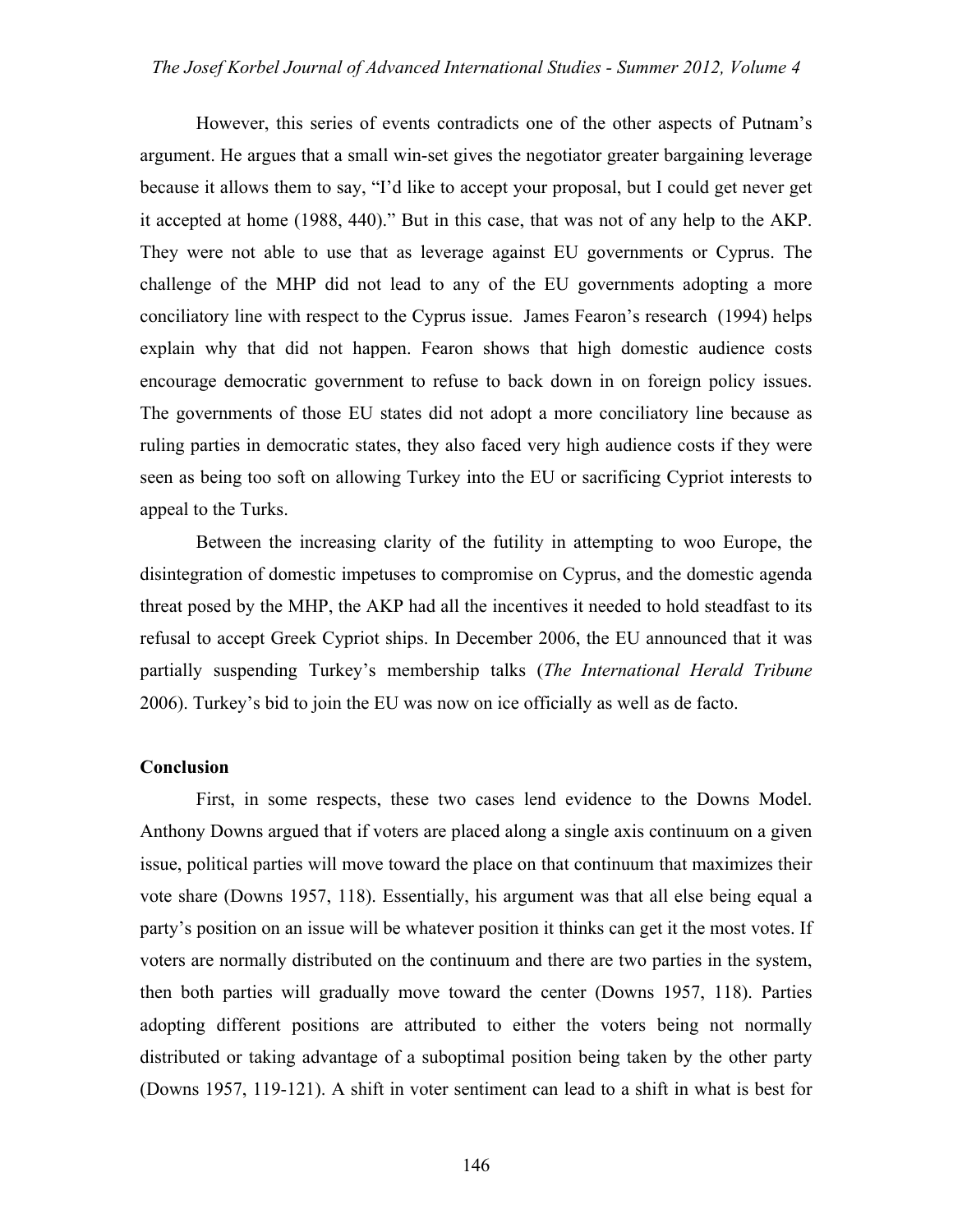the party's vote-maximization strategy. This is basically what happened in both of the cases that were studied. The British Labour government in 1999 and the Turkish AKP government in 2006 were challenged from their right, by the Conservative Party and the MHP respectively. Neither had to worry about a significant challenge from the left on the particular issued in question. Both parties had an incentive to move to the right and both did exactly that.

Second, critical events were necessary in both cases. Parties do not change their policy position for no reason. There has to be some catalytic event that makes the party see that change as necessary. In Britain, it was the sudden increase of immigrants/asylum seekers in 1997 and 1998. In Turkey, it was the failure of the Annan Plan in Cyprus and the change in openness toward Turkish accession to the EU in Europe, especially in Germany and France. In both cases however, these catalytic events were only catalytic because they changed the party competition dynamic. The catalytic events were necessary conditions for changes in party competition dynamics and the changes in party competition dynamics were sufficient conditions to lead to a new party policy. Whereas party competition helps answer Putnam's question of how domestic politics influences international relations, these catalytic events help answer the question of when that happens. Domestic influences override grand strategy concerns at the critical junctures because in these times that the decision-makers' domestic strength is most directly challenged and so must take precedence.

In summation, moves on the global chessboard are often taken not based on how they influence the game on that board, but instead are taken based on how they affect the pieces on the domestic chessboard. Both the British government and the AKP government implemented policies with significant international implications, but did so for reasons that had to do with domestic interparty competition, not international grand strategy. In both cases, the important action took place inside the black box. To return to Putnam's more interesting questions of when and how, rather than whether, domestic politics determines international relations, this article suggests that the when is at critical junctures involving highly salient issues and the how is the incentive-producing dynamic of party competition.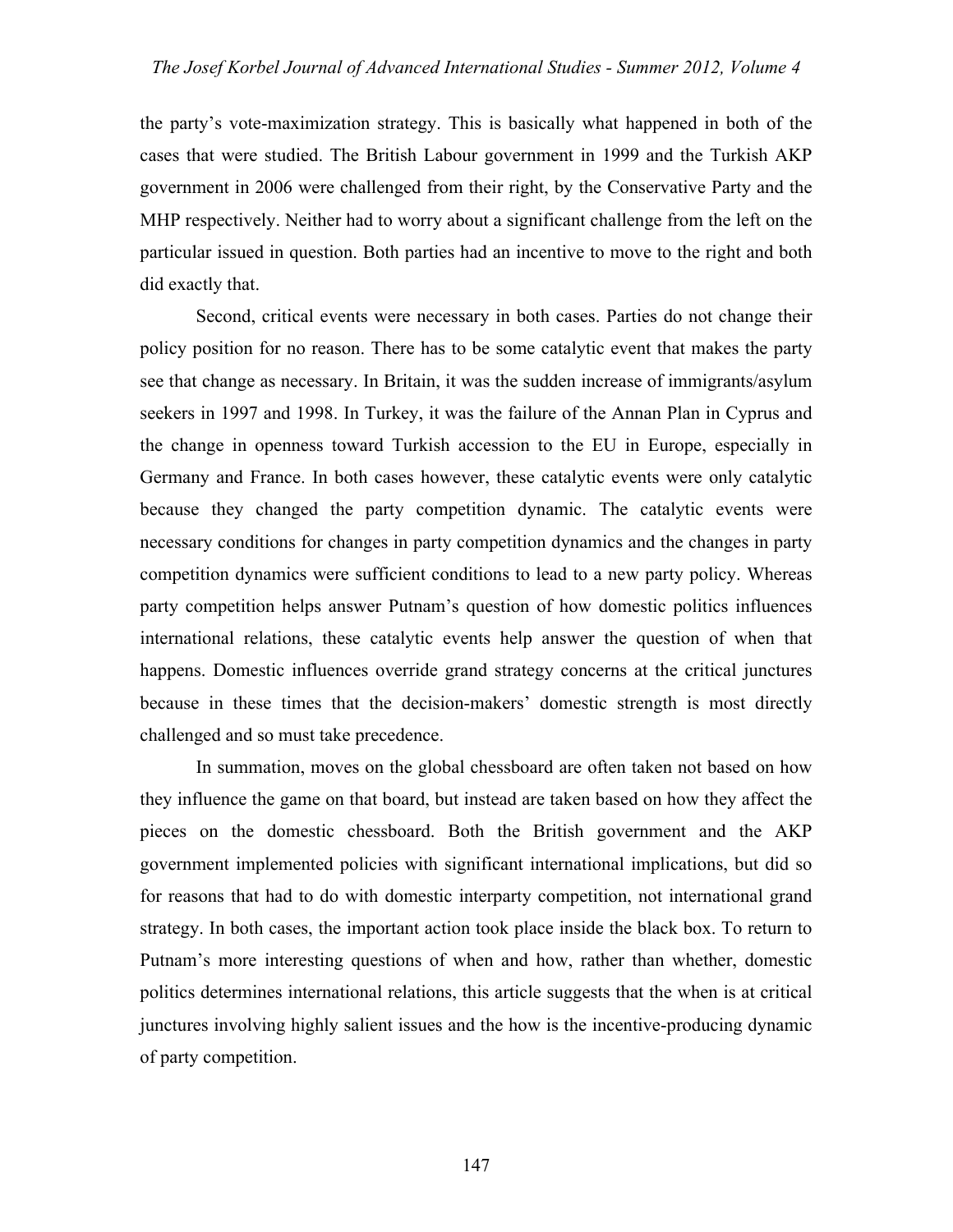### **References**

- Akgun, Mensur, and Sylvia Tiryaki. 2010. "A Forgotten Promise: Ending the Isolation of Turkish Cypriots."*Insight Turkey*. Vol. 12. No. 1. p. 23-36.
- Annan Plan For Cyprus. The full text of the plan can be found at: http://www.hri.org/docs/annan/Annan\_Plan\_Text.html.

Asylum and Immigration Appeals Act 1993. http://www.legislation.gov.uk/ukpga/1993/23/contents

Asylum and Immigration Act 1996. http://www.legislation.gov.uk/ukpga/1996/49/contents

- Baran, Zeyno. 2010.*Torn Country: Turkey between Secularism and Islamism*. Palo Alto: Hoover Institution Press.
- *Bath Chronicle*. "Urgent talks on asylum seekers;FIGURES SOAR: Straw to hold meeting today." September 24, 1998.
- *BBC Monitoring Europe- Political.* "Turkish opposition parties urge early election in wake of poll". March 16, 2006.

*BBC News*. 1997: Labour landslide ends Tory rule. http://news.bbc.co.uk/2/hi/uk\_news/politics/vote\_2005/basics/4393323.stm

- Bell, Brian, Steven Machin and Francesco Fasani. "Crime and Immigration: Evidence from Large Immigrant Waves. Brian Bell, Steven Machin, and Francesco Fasani. First Tempo Conference on International Migration. Dublin. October 2010. p. 12 and Table 3.
- *Birmingham Post*. LABOUR 'A SOFT TOUCH ON ASYLUM SEEKERS'. September 1, 1999.
- Browne, Anthony. 2002. *Do We Need Mass Migration? The economic, demographic, environmental, social, and developmental arguments against large-scale net immigration to Britain.*London: Civitas Institute for the Study of Civil Society.
- Carkoglu, Ali. 2006. "The New Generation Pro-Islamists in Turkey". in *The Emergence of A New Turkey: Democracy and The AK Parti* (sic). ed. Hakan Yavuz. Salt Lake City: The University of Utah Press. 160-184.

*Christian Science Monitor*. "Europe Turning Cold on Turkey". June 14, 2005.

Commission of The European Communities. Commission Staff Working Document.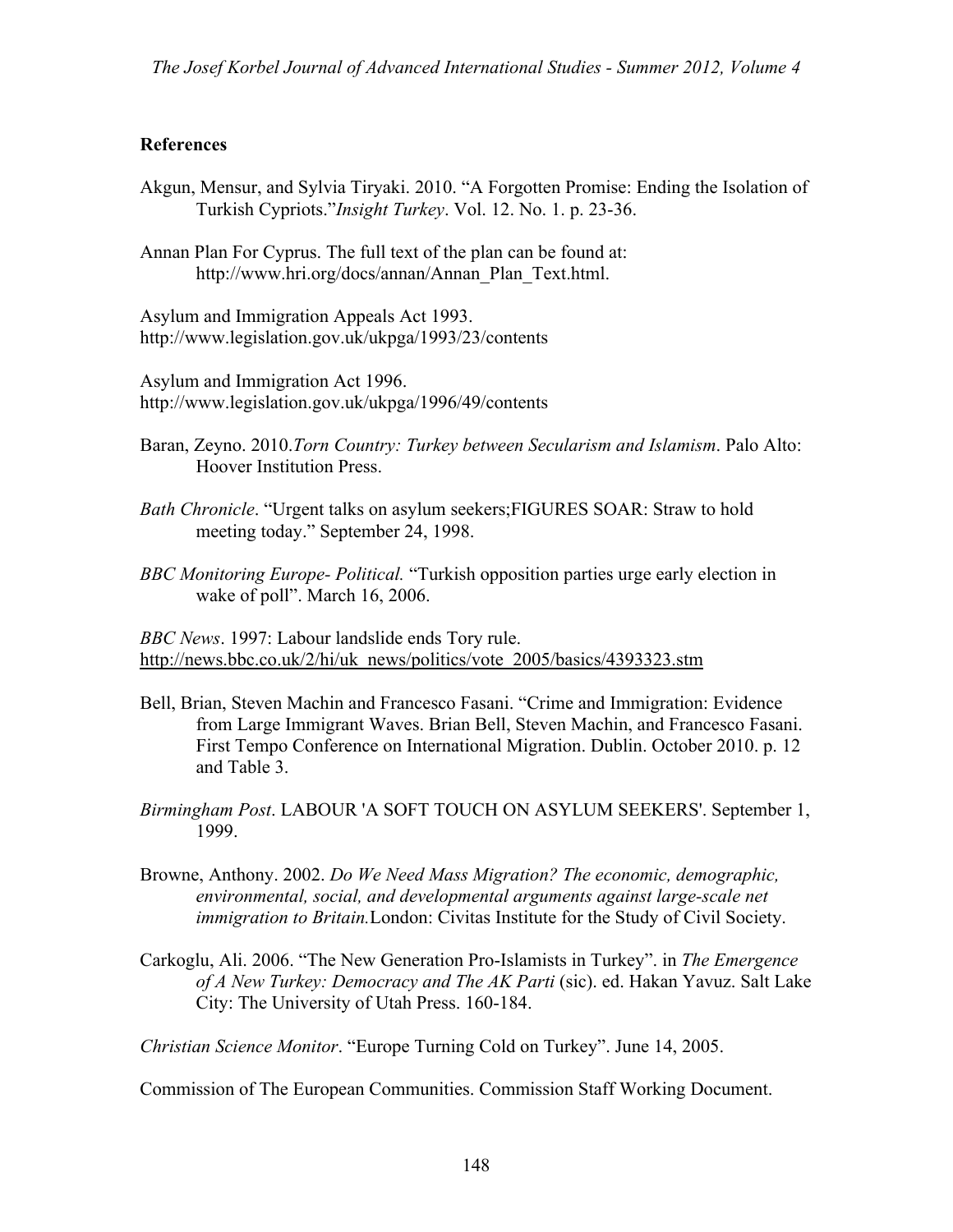*The Josef Korbel Journal of Advanced International Studies - Summer 2012, Volume 4*

"Issues Arising From Turkey's Membership Application". June 10, 2004.

*Daily Mail*. "Green Light for the Immigration Cheats" May 29, 1997.

*Daily Mail*. "WELCOME TO GRAVY TRAIN UK".October 3, 1998b.

- *Daily Mail.* "And still they flood in;Asylum claims soar towards a new high."November 28, 1998a.
- *Daily Mail*. "THE 100,000 Illegals who are at home in Britain".August 7, 1999.

Dismorr, Ann. 2008. Turkey Decoded. London: Saqi Publishers.

- Dodd, Clement H. 2000. "Turkey and The Cyprus Question" In *Turkey's New World: Changing Dynamics in Turkish Foreign Policy.* eds. Alan Makovsky and Sabri Sayari. Washington: The Washington Institute for Near East Policy. 153-172.
- Downs, Anthony. 1957. *An Economic Theory of Democracy*. New York: Harper and Row.
- Duran, Burhanettin. 2006. "JDP and Foreign Policy as an Agent of Transformation" in *The Emergence of A New Turkey: Democracy and The AK Parti* (sic). ed. Hakan Yavuz. Salt Lake City: The University of Utah Press. 281-305.
- The Economic Impact of Immigration. Volume I: Report. Select Committee on Economic Affairs. House of Lords. 1<sup>st</sup> Report of Session 2007-2008.

*The Economist*. "A Mediterranean Maelstrom". December 10, 2009b.

*The Economist.* "Aphrodite's Troubled Island". December 10, 2009a.

Eurostat unemployment data. Their unemployment data can be found at: http://epp.eurostat.ec.europa.eu/portal/page/portal/employment\_unemployment\_lfs/data/ main tables.

- Eurobarometer 63: Public Opinion in the European Union. Published July 2005. Fieldwork was done in May-June 2005.
- Eurobarometer 66: Public Opinion in the European Union. Published September 2007. Fieldwork was done in September-October 2006.
- *The Evening Standard*. "Refugees: evidence that shows we're a soft touch". January 6, 1999.

Fearon, James. 1994. "Domestic Political Audiences and the Escalation of International Disputes". *American Political Science Review*. No. 88. p. 577-592.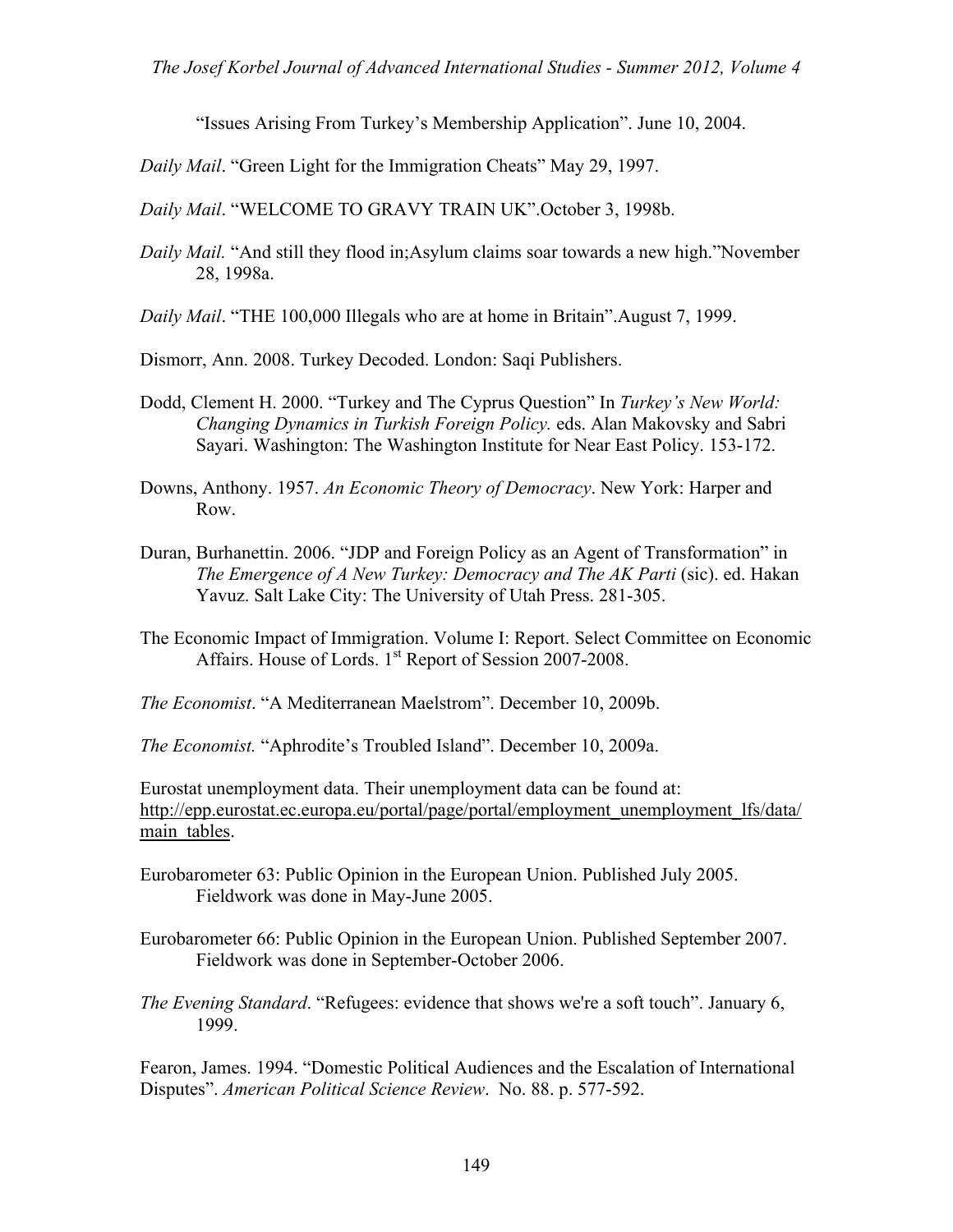- *Financial Times*. "Turkish victor plans drive for EU accession: Erdogan will tour capitals in urgent bid to secure timetable for membership". November 5, 2002.
- *Financial Times*. "Merkel Contradicts Schroder over Turkey". October 20, 2005.
- *Financial Times.* "A road to nowhere? Why Turkey's long journey west is in jeopardy EUROPE: Brussels' accession talks with an increasingly wary Ankara are in danger of collapse, bringing trouble for politicians and investors alike". November 8, 2006.
- Fuller, Graham E. 2008. *The New Turkish Republic: Turkey as a Pivotal State in The Muslim World*. United States Institute of Peace Press: Washington. 2008.
- Gaubatz, Kurt Taylor. 1998. "None Dare Call It Reason: Domestic Incentives and the Politics of War and Peace" in *Strategic Politicians, Institutions and Foreign Policy.* ed. Randolph Siverson. Ann Arbor: University of Michigan Press. 117- 142.
- *The Gazette*. The happy refugees: Britain is a magnet for asylum-seekers, who step out of trucks with a smile, hoping for a warm welcome. But it's wearing thin. March 12, 2000.

Gourevitch, Peter. 1978. "The Second Image Reversed: the International Sources of Domestic Politics."*International Organization*.32 (Autumn). 881-912.

*The Guardian*. Labour's First 100 Days: For the Record. August 9, 1997.

*The Guardian.* "Asylum Lunacy". July 29, 1998.

*The Guardian*. "Hague keeps up pressure on asylum". August 29, 1999.

*The Guardian*. Immigration and Asylum Act 1999. January 13, 2009. http://www.guardian.co.uk/commentisfree/libertycentral/2009/jan/13/immigrationasylum-act

Gultekin, Nihat Bulent, and Kamil Yilmaz. "The Turkish Economy before the EU Accession Talks" in *The EU and Turkey: A Glittering Prize or A Millstone?* ed. Michael Lake. London: Federal Trust. 61-78.

*The Herald (Glasgow).* "Blair offers olive branch on immigration reform". May 27, 1999.

Hilsman, Roger, Laura Gaughran, and Patricia Weitsman. 1992. *The Politics of Policy Making in Defense and Foreign Affairs; Conceptual Models and Bureaucratic Politics Third Edition*. Englewood Cliffs, NJ: Prentice Hall.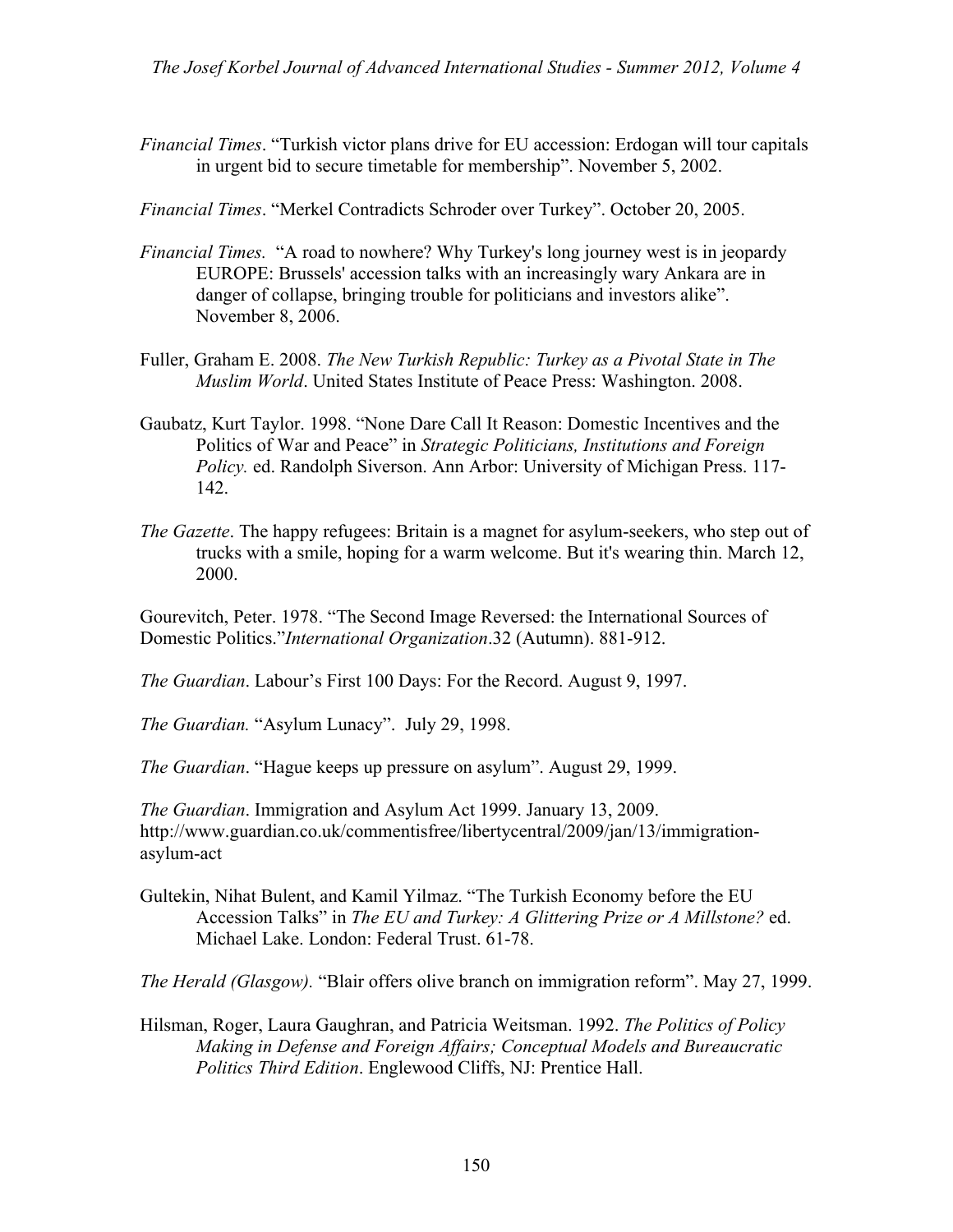Immigration and Asylum Act 1999. http://www.legislation.gov.uk/ukpga/1999/33/contents

- *The Independent (London).* May 13, 1998. "Call for reform of shambolic asylum system".
- *International Herald Tribune.* "A Sharp Reprimand to Turkey From the EU". December 12, 2006.

Ipsos MORI poll of 1,003 adults taken from Jan. 31 to Feb. 9, 1997. http://www.ipsos-mori.com/researchpublications/researcharchive/2216/Voting-Intentions-of-Asians.aspx

Ipsos MORI poll of 1,932 adults from March 21 to March 24, 1997. http://www.ipsosmori.com/researchpublications/researcharchive/poll.aspx?oItemId=2195

Ipsos MORI poll of 1,862 adults from August 20 to August 23,1999. http://www.ipsosmori.com/researchpublications/researcharchive/poll.aspx?oItemId=1954

Ipsos MORI poll of 2,118 adults from July 20 to July 24 of 2000. http://www.ipsosmori.com/researchpublications/researcharchive/1639/Britain-Today-Are-We-An-Intolerant-Nation.aspx

Ipsos MORI poll of 1,005 adults from Jan. 4 to the Jan. 6 of 2001. http://www.ipsosmori.com/researchpublications/researcharchive/1322/Asylum-Poll.aspx

*Irish Times*. "Change of Turkish mood on Cyprus". November 18, 2002.

- Jenkins, Gareth. 2006. "Symbols and Shadow Play: Military JDP Relations" in *The Emergence of A New Turkey: Democracy and The AK Parti* (sic). ed. Hakan Yavuz. Salt Lake City: The University of Utah Press. 185-206.
- Kinzer, Stephen. 2008. *Crescent and Star: Turkey Between Two Worlds.*New York: Farrar, Straus, and Giroux.
- Kyris, George. 2011. "Turkey, Cyprus and the Turkish Cypriot Political Parties: The Ephemeral Catalyst of EU?" *Turkish Policy Quarterly.* Vol 10: No. 2. p. 97-105.
- LeJour, Arjan M. and Ruud DeMooij. 2004. "Turkish Delight: Does Turkey's Accession to the EU Bring Economic Benefits?"*CESIFO Working Paper No. 1183. Category 7: Trade Policy*. May 2004.
- *The Mail on Sunday*. THE ONE-WAY TICKET TO BENEFITS BRITAIN. May 30, 1999.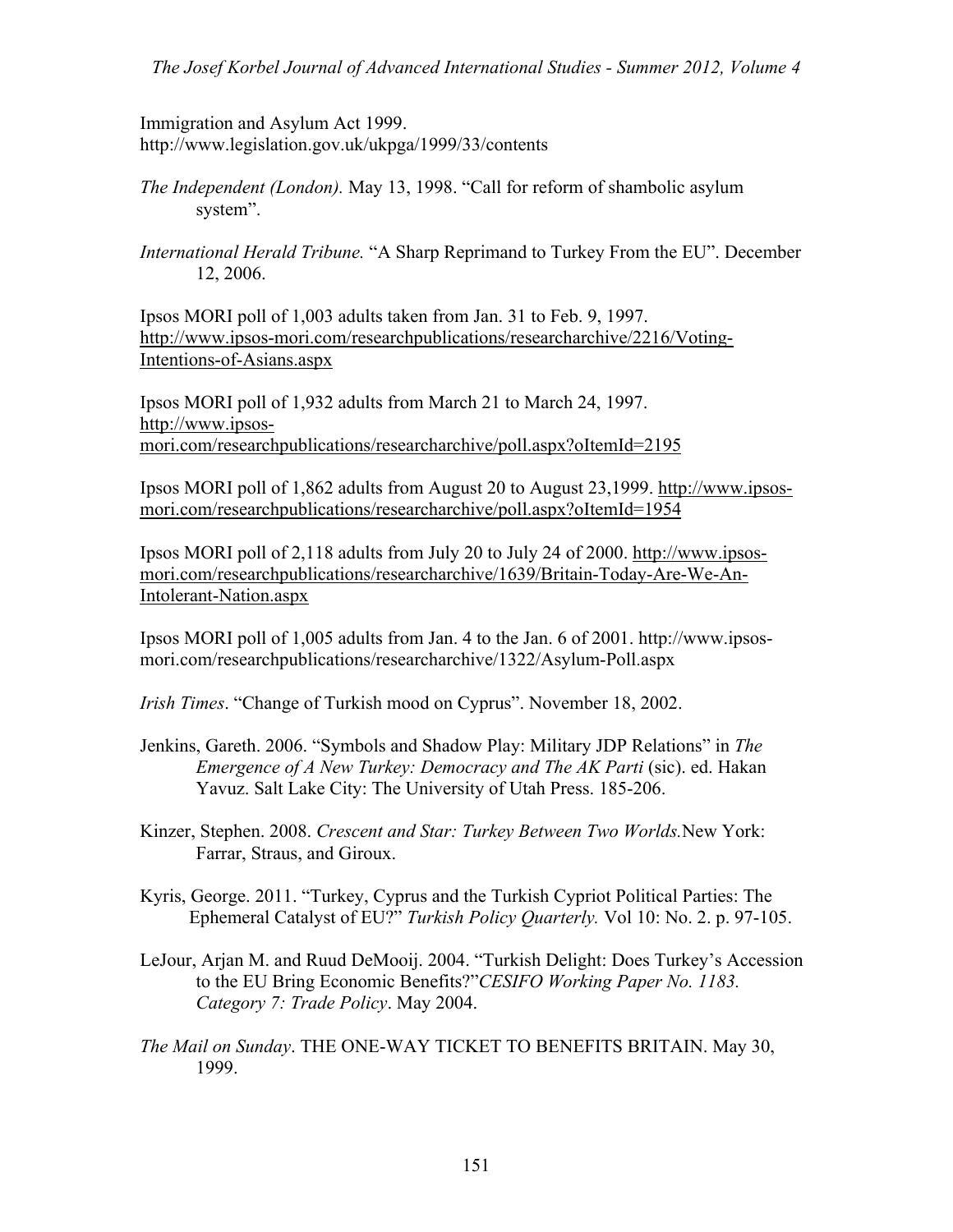- Michaletos, Ioannis. "Cyprus's Military Balance: Greek and Turkish Forces in Comparison". December 17, 2006. http://www.balkanalysis.com/blog/2006/12/17/cyprus%E2%80%99-militarybalance-greek-and-turkish-forces-in-comparison/
- Milner, Helen and B. Peter Rosendorff. "A Model of the Two-Level Game" in *Interests, Institutions, and Information: Domestic Politics and International Relations* by Helen Milner. Princeton: Princeton University Press. 1997.
- Morelli, Vincent, and Carol Migdalovitz. "European Union Enlargement: A Status Report on Turkey's Accession Negotiations."*Congressional Research Service.* October 8, 2009. p. 5.
- Nesser, Petter. 2008. "Chronology of Jihadism in Western Europe 1994-2007: Planned, Prepared, and Executed Terrorist Attacks". *Studies in Conflict and Terrorism.*Vol. 31. 924-946.

New Labour Because Britain Deserves Better. Labour's 1997 Election Manifesto. http://www.politicsresources.net/area/uk/man/lab97.htm.

- *Newsweek*. War of the Mosques; Reprisal raids follow an unholy attack on a revered shrine, sparking fears of all-out civil war. A report from the streets--and a worried Washington. March 6, 2006.
- Onis, Ziya. 2006. "The Political Economy of Turkey's JDP" in *The Emergence of A New Turkey: Democracy and The AK Parti* (sic). ed. Hakan Yavuz. Salt Lake City: The University of Utah Press. 207-234.
- Ostrom, Charles W., and Brian L. Job. "The President and the Political Use of Force". *The American Political Science Review*. Vol. 80. June 1986. p. 541-566.
- Park, William H. 2005. "The Security Dimensions of Turkey-EU Relations" in *The EU and Turkey: A Glittering Prize or A Millstone?*ed. Michael Lake. London: Federal Trust. 127-140.
- Pirnar, Ige. "EU Tourism Policy and Turkey's Situation During the Adaptation Process". The paper can be accessed at: http://yasar.academia.edu/IgePirnar/Papers/672864/EU\_TOURISM\_POLICY\_A ND TURKEYS SITUATION DURING THE ADAPTATION
- Polat, Rabia Karakaya. 2008. "The AKP and The Kurdish Issue: What Went Wrong?" Policy Brief May 2008, No. 14. SETA Foundation for Political, Economic and Social Research.
- SETA Foundation for Political, Economic, and Social Research. 2011. Policy Brief. Brief No. 52. "Political Parties in Turkey: From 2010 Referendum to 2011 June